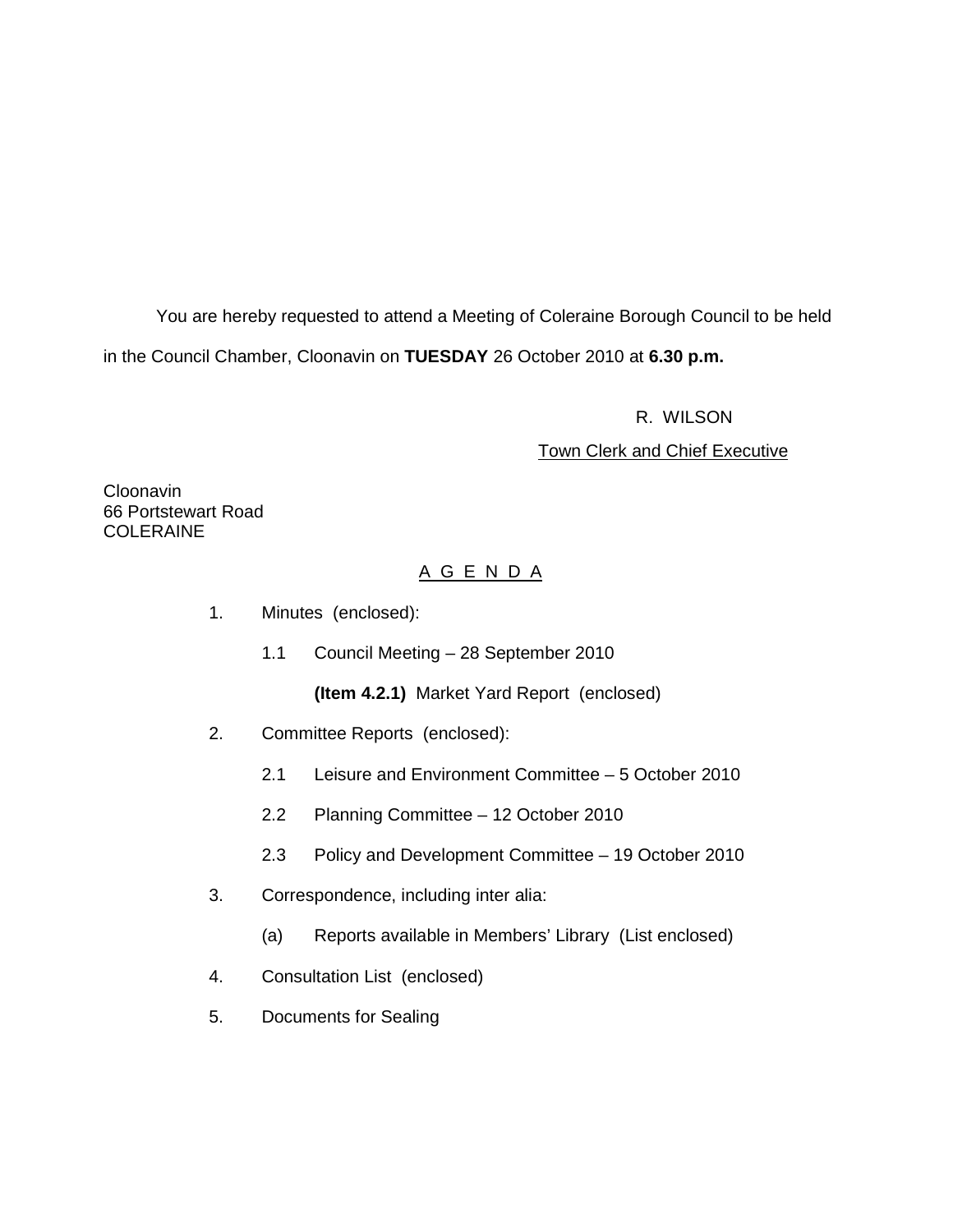# **Enclosed for Information:**

- a) CCGHT Activity Newsletter, Issue 4, October 2010
- b) NILGA Weekly Update Issue 23 18 October 2010

To: Each Member of Council 22 October 2010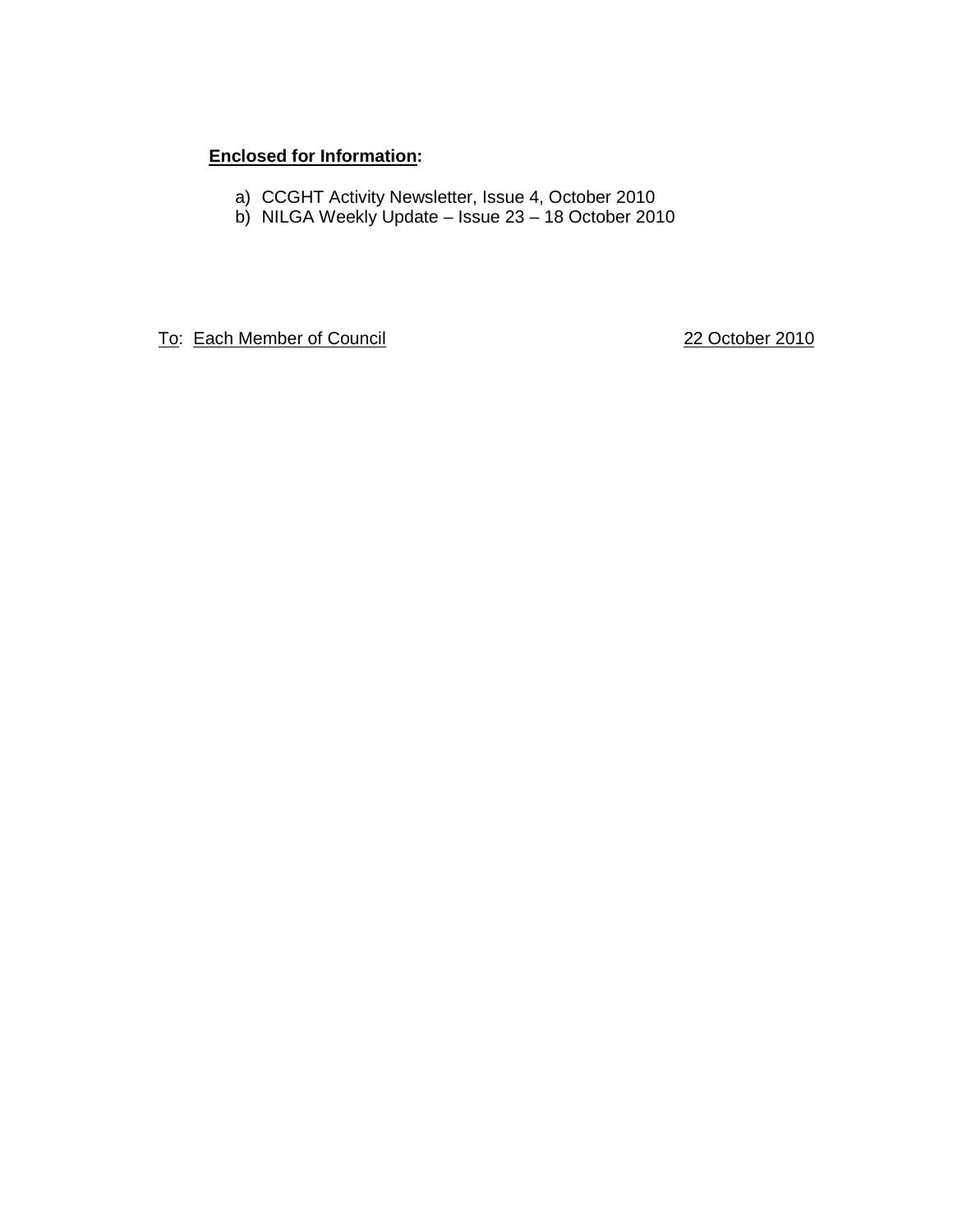#### **COUNCIL MEETING**

# **28th September, 2010.**

| <b>Present:</b>               | The Mayor, Councillor N. F. Hillis, in the Chair<br>The Deputy Mayor, Councillor A. S. Cole<br><b>Aldermen</b>                                                                                                                                                                         |                                                                                                                                                        |
|-------------------------------|----------------------------------------------------------------------------------------------------------------------------------------------------------------------------------------------------------------------------------------------------------------------------------------|--------------------------------------------------------------------------------------------------------------------------------------------------------|
|                               |                                                                                                                                                                                                                                                                                        |                                                                                                                                                        |
|                               |                                                                                                                                                                                                                                                                                        |                                                                                                                                                        |
|                               | E. T. Black (Mrs.)<br>W. T. Creelman                                                                                                                                                                                                                                                   | M. T. Hickey (Mrs.)<br>D. McClarty                                                                                                                     |
|                               | <b>Councillors</b>                                                                                                                                                                                                                                                                     |                                                                                                                                                        |
|                               | C. S. Alexander (Ms.)<br>(Items $1.0 - 9.0$ )<br>D. D. Barbour<br>J. M. Bradley<br>O. M. Church (Mrs.)<br>T. J. Deans<br>E. P. Fielding (Mrs.)<br><b>B.</b> Fitzpatrick                                                                                                                | S. Gilkinson<br>W. A. King<br><b>B.</b> Leonard<br>R. A. Loftus (Mrs.)<br>G. L. McLaughlin<br>(Items $4.3 - 10.0$ )<br>R. A. McPherson<br>A. McQuillan |
| Officers in<br>Attendance:    | Town Clerk and Chief Executive, Director of Environmental<br>Health, Director of Corporate Services, Interim Director of<br>Leisure Services, Head of Performance, Policy and<br>Governance, Senior Technical Officer, Administrative Assistant<br>and Receptionist / Clerical Officer |                                                                                                                                                        |
| <b>Apologies:</b>             | Alderman McClure and Councillor Harding<br>Mrs. Elizabeth Lee, Chairman and Ms. Leah Anderson,<br>Service Development Manager, Age Concern Causeway<br>(Item 10.0)                                                                                                                     |                                                                                                                                                        |
| Also in<br><b>Attendance:</b> |                                                                                                                                                                                                                                                                                        |                                                                                                                                                        |

#### **1.0 OWEN ROE CAMOGIE TEAM**

 Congratulations were extended to Owen Roe Camogie Team for its success in the Ulster Senior "B" Camogie Championship on 26<sup>th</sup> September, 2010. It was noted that the Owen Roe Football Team would also be playing in the Minor "B" Football Championship Final on 3rd October, 2010.

The Mayor would hold an event to recognise the success of the Owen Roe team or teams.

#### **2.0 ALDERMAN McCLURE**

Reported that Alderman McClure had not yet been released from hospital following his illness. Members expressed their best wishes for his speedy recovery.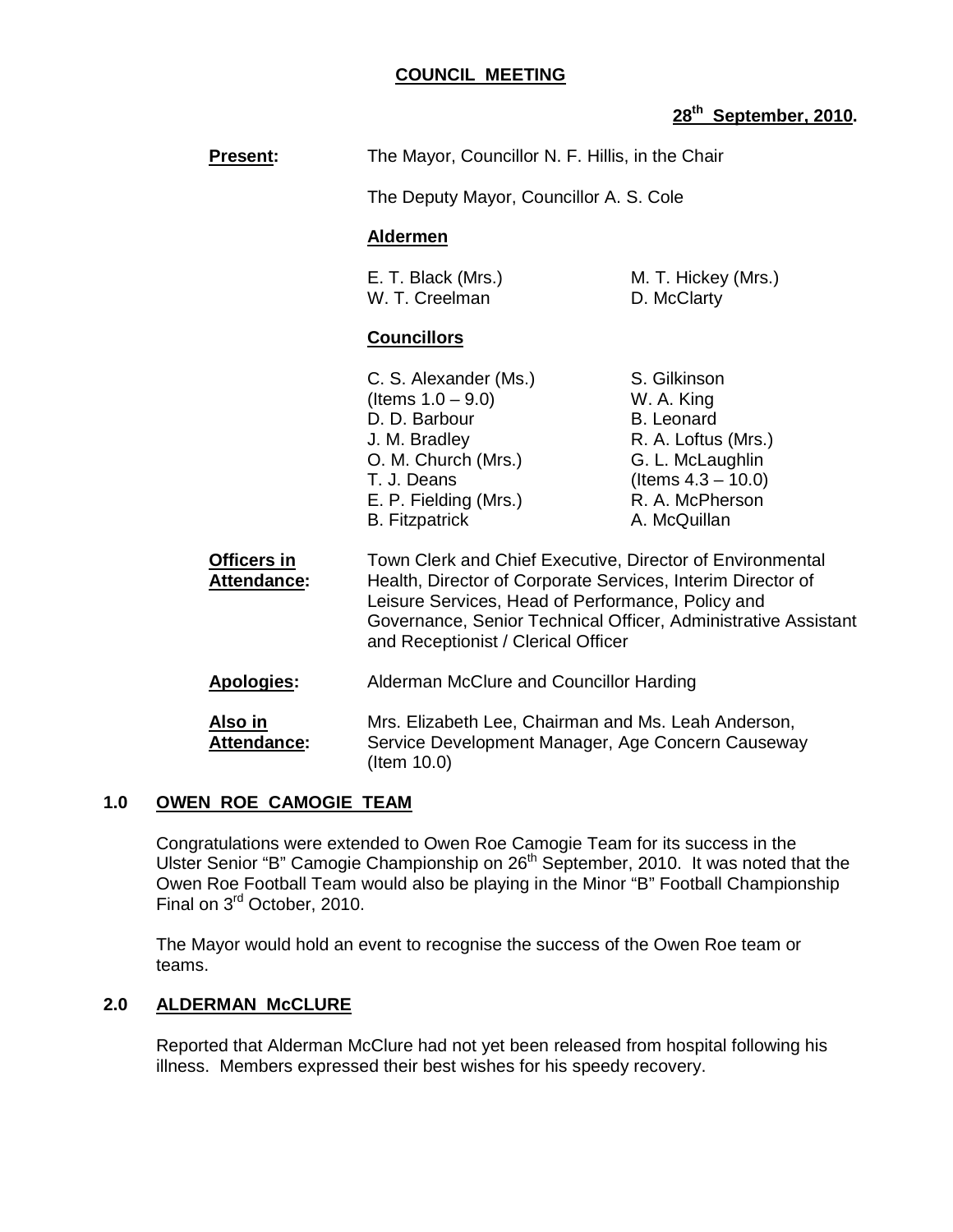## **3.0 MINUTES**

The Minutes of the Council Meeting of 24<sup>th</sup> August, 2010 were confirmed and signed.

#### **4.0 COMMITTEE REPORTS**

## **4.1 Planning Committee – 24th August, 2010**

The Vice Chairman, Councillor King, moved the adoption of the Planning Committee Report; this was duly seconded by Alderman Mrs. Hickey and agreed.

#### **4.2 Leisure and Environment Committee**

The Chairman, Councillor Bradley, moved the adoption of the Leisure and Environment Committee Report; this was duly seconded by Councillor McQuillan.

Matters arising:

#### 4.2.1 Market Yard Report

 Concern was expressed at the cost of this project to the ratepayer, particularly in the event that Peace III funding could not be secured. Members' questions in relation to costs, funding deadlines, the impact of delaying the project and the possibility of a revised application for 'Iconic Peace III Project funding' were addressed by Officers. It was noted that the financial effect of halting the project would most likely impact on the rates setting process for 2011/12.

#### **Recommended:**

 On the proposal of Councillor McQuillan and seconded by Councillor Barbour, that Council:

- (i) proceeds with the procurement process to deliver the Conservation Works by March 2011 in line with external funding requirements;
- (ii) commences work to identify an alternative option should external funding not be secured and report back at a later date;
- (iii) delays a revised PEACE III 2.1 bid for one month to allow consideration of all relevant financial information on the Market Yard at a Council Workshop.

 Members noted that meetings to discuss the 2011/12 rates exercise were being organised and that concerns in relation to prioritization of projects and application of agreed criteria would be addressed at those meetings.

The Committee Report was agreed subject to the amendment.

# **4.3 Planning Committee – 14th September, 2010**

The Vice Chairman, Councillor King, moved the adoption of the Planning Committee Report; this was duly seconded by Councillor Fitzpatrick.

Matters arising:

4.3.1 Attendance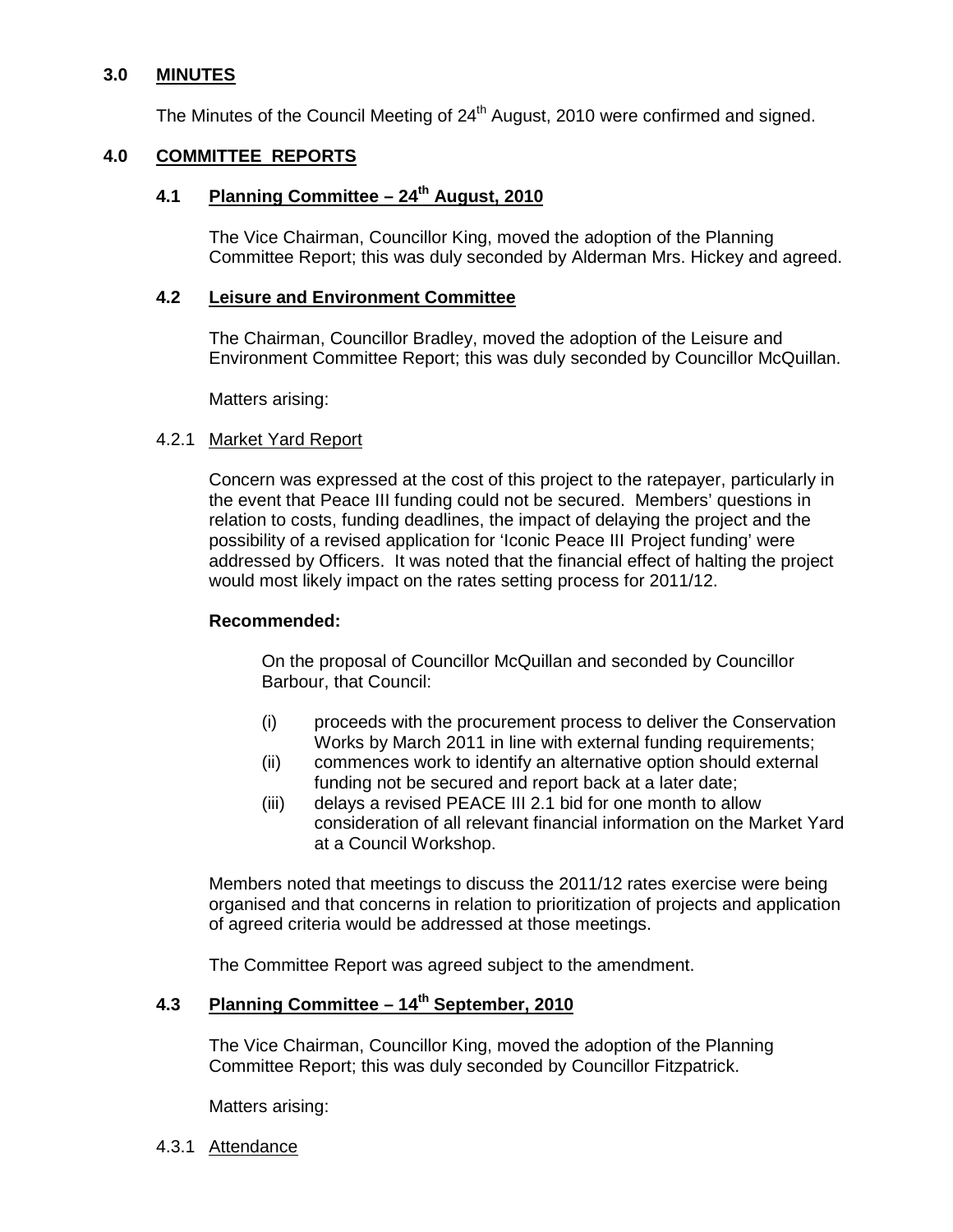A Member's reference to the method of recording attendance where Members were not present for the full meeting, which was felt to be misleading, was noted.

The Committee Report was adopted.

#### **4.4 Policy and Development Committee**

 The Chairman, Councillor McPherson, moved the adoption of the Planning Committee Report; this was duly seconded by Alderman Creelman and agreed.

## **5.0 NOTICE OF MOTION**

The undernoted Notice of Motion was proposed by Councillor Barbour and seconded by Councillor Mrs. Church.

 "Coleraine Borough Council deplores the 2-year delay in effective intervention by Government towards resolving, on an equitable basis with other UK savers, the problems facing the Presbyterian Mutual Society (PMS); welcomes the Prime Minister's commitment that the current Government will work with the NI Executive to ensure a just and fair resolution; in particular recognises the continuing distress and hardship of elderly and vulnerable savers; agrees that no Presbyterian Mutual Society saver should be subjected to the indignity of 'means testing' and asks Government to immediately set a firm date for final resolution."

 A period of debate ensued during which a Member expressed concern at the efforts of the Church in addressing this issue.

#### **Recommended:**

With unanimous support, that Council endorses the Motion.

#### **6.0 DOCUMENTS TABLED**

 Members noted the list of documents which had been made available in the Members' Library (previously supplied).

 Any Member who wished to make comment was asked to contact the Head of Performance, Policy and Governance.

#### **7.0 CONSULTATION LIST**

Details of consultation documents received were noted (previously supplied).

 Any Member who wished to make a response was asked to contact the Head of Performance, Policy and Governance before the due date for comments as detailed in the report.

# **8.0 DOCUMENTS FOR SEALING**

Resolved:

That the following documents be sealed: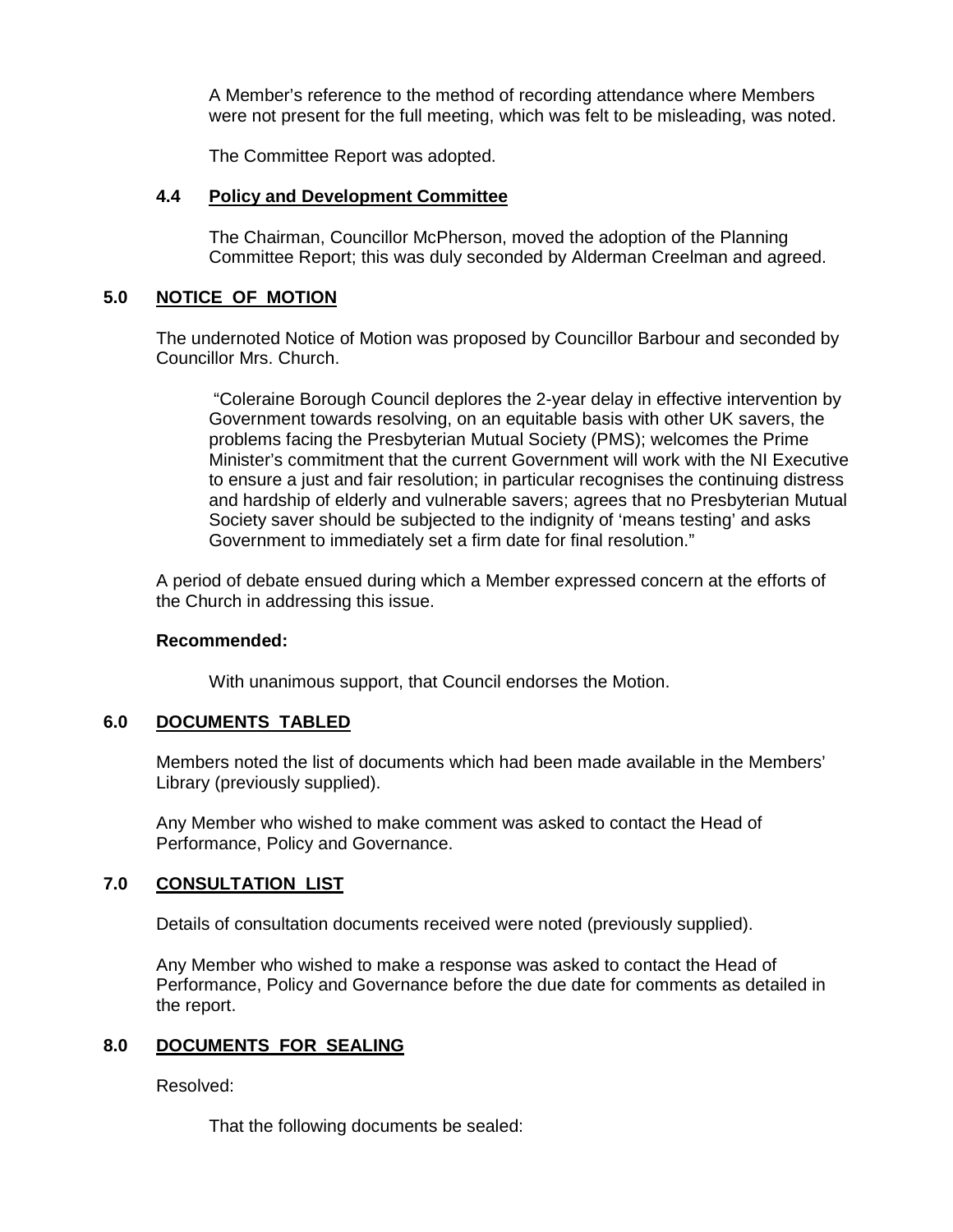1 Cemetery Titles **Grant of Right of Burial – Deeds** Register Nos. 3659 – 3664 inclusive.

> Agherton 1 Ballywillan 2 Coleraine 2 **Kilrea** Portstewart 1

 Advance Deeds Register Nos. 0259 – 0260 inclusive.

| Agherton    | 2 |
|-------------|---|
| Ballywillan |   |
| Coleraine   |   |
| Portstewart |   |

# **9.0 REORGANISATION OF ROADS SERVICE SECTION OFFICES**

Read letter dated 21<sup>st</sup> September, 2010 from Roads Service (previously supplied).

A Member's suggestion that the effects of the reorganisation be kept under review, in relation to employment levels and levels of service, was noted.

# **10.0 AGE CONCERN CAUSEWAY**

 The Chairman welcomed Mrs. Elizabeth Lee, Chairman and Ms. Leah Anderson, Service Development Manager, who were in attendance to update Council on the work of Age Concern Causeway**.** 

Mrs. Lee outlined the issues affecting older people, particularly those of isolation and poverty; the reduction in levels of funding available to the organization; and the key strategies being used to address resultant needs including:

- Active Age Programme;
- Dementia Programme;
- Befrienders;
- Information and advocacy services;
- Nearly new shop.

 In response to Members' questions on key trends which would impact on the organization over the next five years, the representatives identified concerns over the impact of the Comprehensive Spending Review on voluntary organizations and Government policies on funding for local groups, infrastructure and sustainability.

Members expressed appreciation and support for the work of Age Concern Causeway, several declaring an interest as recent members of the Committee, and paid tribute to the extensive efforts of the organization's volunteers.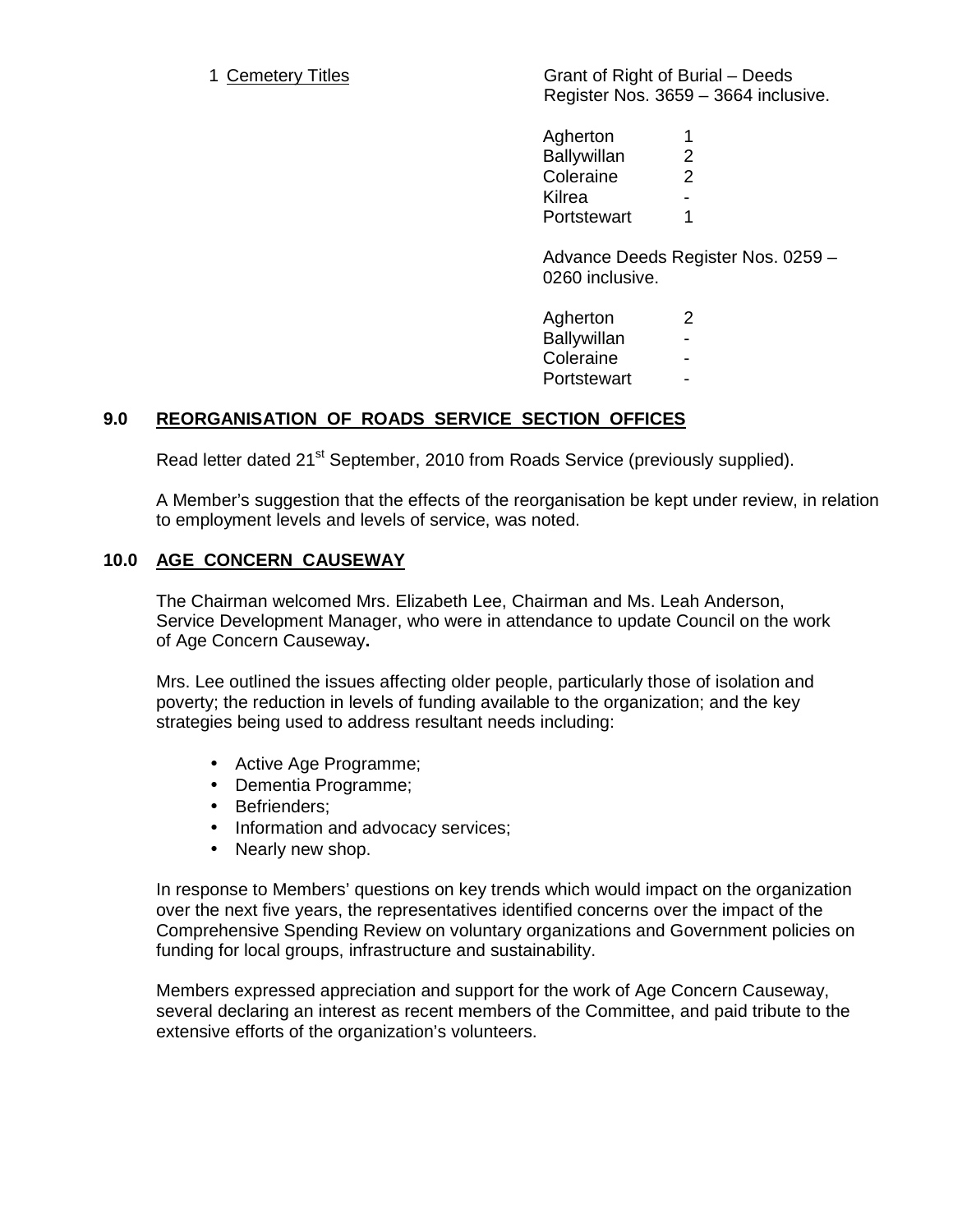#### **LEISURE AND ENVIRONMENT COMMITTEE**

# **5 th October, 2010.**

| <b>Present:</b>                   | Councillor J. M. Bradley, in the Chair                                                                                                                                                                                                                                                                                                |                                                                                                                                              |  |
|-----------------------------------|---------------------------------------------------------------------------------------------------------------------------------------------------------------------------------------------------------------------------------------------------------------------------------------------------------------------------------------|----------------------------------------------------------------------------------------------------------------------------------------------|--|
|                                   | The Mayor, Councillor N. F. Hillis                                                                                                                                                                                                                                                                                                    |                                                                                                                                              |  |
|                                   | <b>Aldermen</b>                                                                                                                                                                                                                                                                                                                       |                                                                                                                                              |  |
|                                   | W. T. Creelman<br>M. T. Hickey (Mrs.)                                                                                                                                                                                                                                                                                                 | D. McClarty                                                                                                                                  |  |
|                                   | <b>Councillors</b>                                                                                                                                                                                                                                                                                                                    |                                                                                                                                              |  |
|                                   | D. D. Barbour<br>O. M. Church (Mrs.)<br>T. J. Deans<br>(Items $4.1 - 9.1$ )<br><b>B.</b> Fitzpatrick<br>S. Gilkinson<br>D. Harding<br>W. A. King                                                                                                                                                                                      | <b>B.</b> Leonard<br>(Items $1.0 - 4.2$ )<br>R. Loftus (Mrs.)<br>G. L. McLaughlin<br>(Items $2.0 - 9.1$ )<br>R. A. McPherson<br>A. McQuillan |  |
| Officers in<br><b>Attendance:</b> | Director of Environmental Health, Interim Director of Leisure<br>Services, Senior Technical Officer (Items 2.0 - 9.1), Principal<br>Building Control Officer (Items $2.0 - 6.0$ ), Senior<br>Environmental Health Officer (Items $1.0 - 4.3$ ), Health and<br>Wellbeing Officer (Items $1.0 - 4.3$ ) and Administrative<br>Assistant. |                                                                                                                                              |  |
| <b>Apologies:</b>                 | The Deputy Mayor, Alderman Mrs. Black and<br><b>Councillor Mrs. Fielding</b>                                                                                                                                                                                                                                                          |                                                                                                                                              |  |

# **1.0 WELCOME**

The Chairman welcomed everyone to the meeting.

#### **2.0 CONGRATULATIONS**

The Chairman congratulated Council's Parks Nursery and partners for their contribution towards the RHS Britain in Bloom competition in which Coleraine was awarded the Silver Gilt Award and also won an award for the best floral displays in the United Kingdom.

The Chairman extended congratulations to the senior footballers of Owen Roe GAC Club who recently won the Derry Senior Championship and advised that a letter of congratulations would be forwarded to the Club.

The Chairman also extended congratulations to two golfers from Northern Ireland, Rory McIlroy and Graham McDowell and the rest of the European players for winning the Ryder Cup.

The Mayor would recognise all three achievements.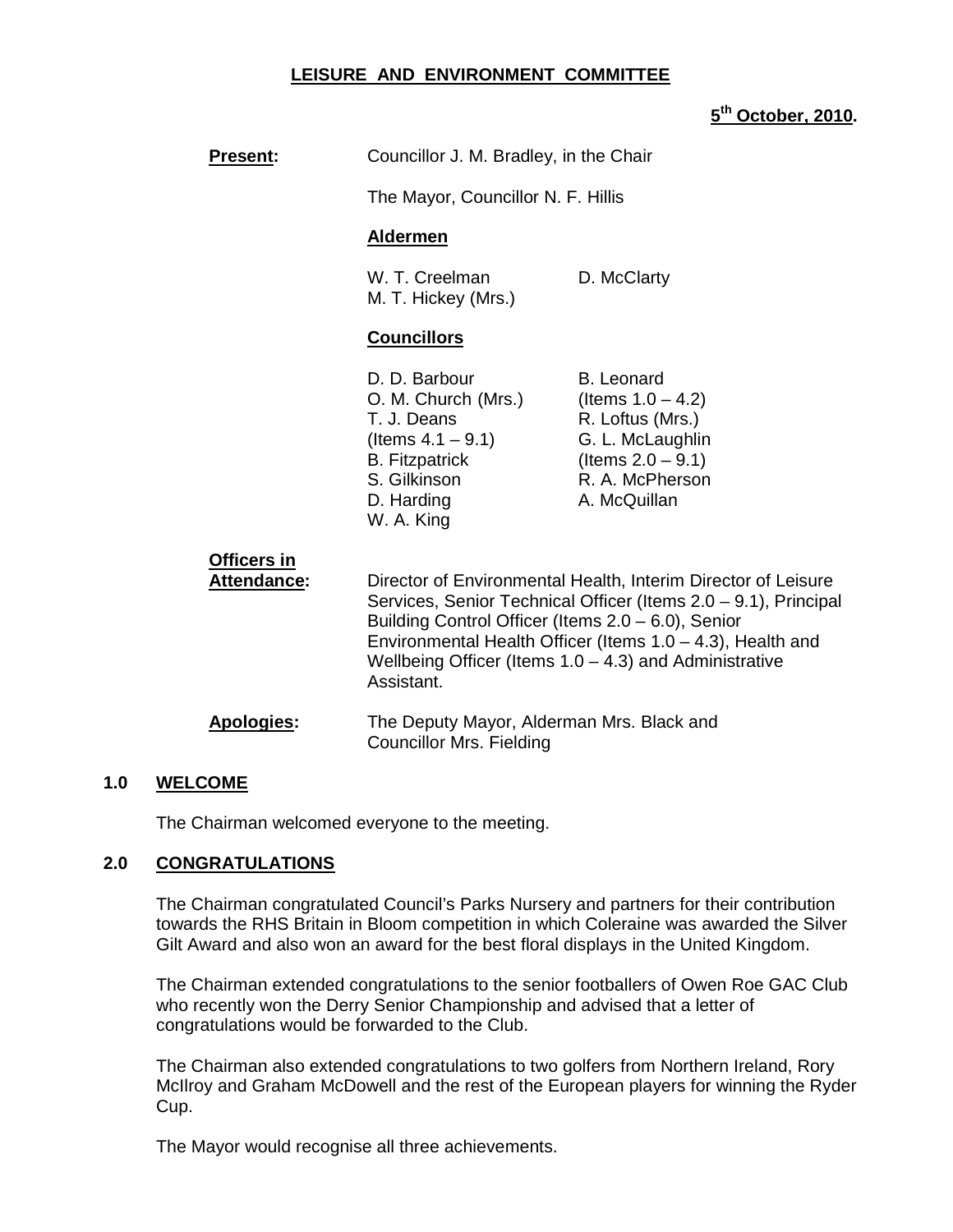# **3.0 "IN COMMITTEE"**

It was agreed that the "In Committee" item be discussed at the end of the meeting.

## **4.0 ENVIRONMENTAL HEALTH REPORT**

The Report of the Director of Environmental Health was considered (previously supplied).

Matters arising:

#### **4.1 Approval of Products of Animal Origin Establishments under EC Regulation 853/2004**

#### **Recommended:**

 That conditional approval be granted to the following establishment under this legislation:

 J. T. M. Meat, 50 Quilly Road, Coleraine, previously trading as Kabanos (Coleraine).

 A further assessment of compliance would be made in three months time when it may be possible to recommend full approval.

#### **4.2 Safety of Sports (NI) Order 2006 Coleraine Showgrounds**

Consideration was given to information on this topic, as detailed in the report.

The Senior Environmental Health Officer gave a brief update on the safety certificate for the showgrounds and answered members' various questions.

#### **4.3 For Information**

Members noted information on the undernoted topics, as detailed in the report.

- Causeway Kids Cuisine: Award winning nutritional project The Health & Wellbeing Officer gave an overview of the project and answered members' various questions.
- On-line Dog Licensing
- Electric Blanket Testing
- Nightsafe
- Outcome of Legal Proceedings:

| Defendant: | Ms. Samantha King-Warner |
|------------|--------------------------|
|            | 24 Ballyhackett Road     |
|            | Castlerock               |

 Offence: Keeping a dog without a valid licence contrary to Article 17 of The Dogs (NI) Order 1983

Result: Fine 250 costs and the costs of the costs of the costs of the costs of the costs of the costs of the costs of the costs of the costs of the costs of the costs of the costs of the costs of the costs of the costs of the costs of the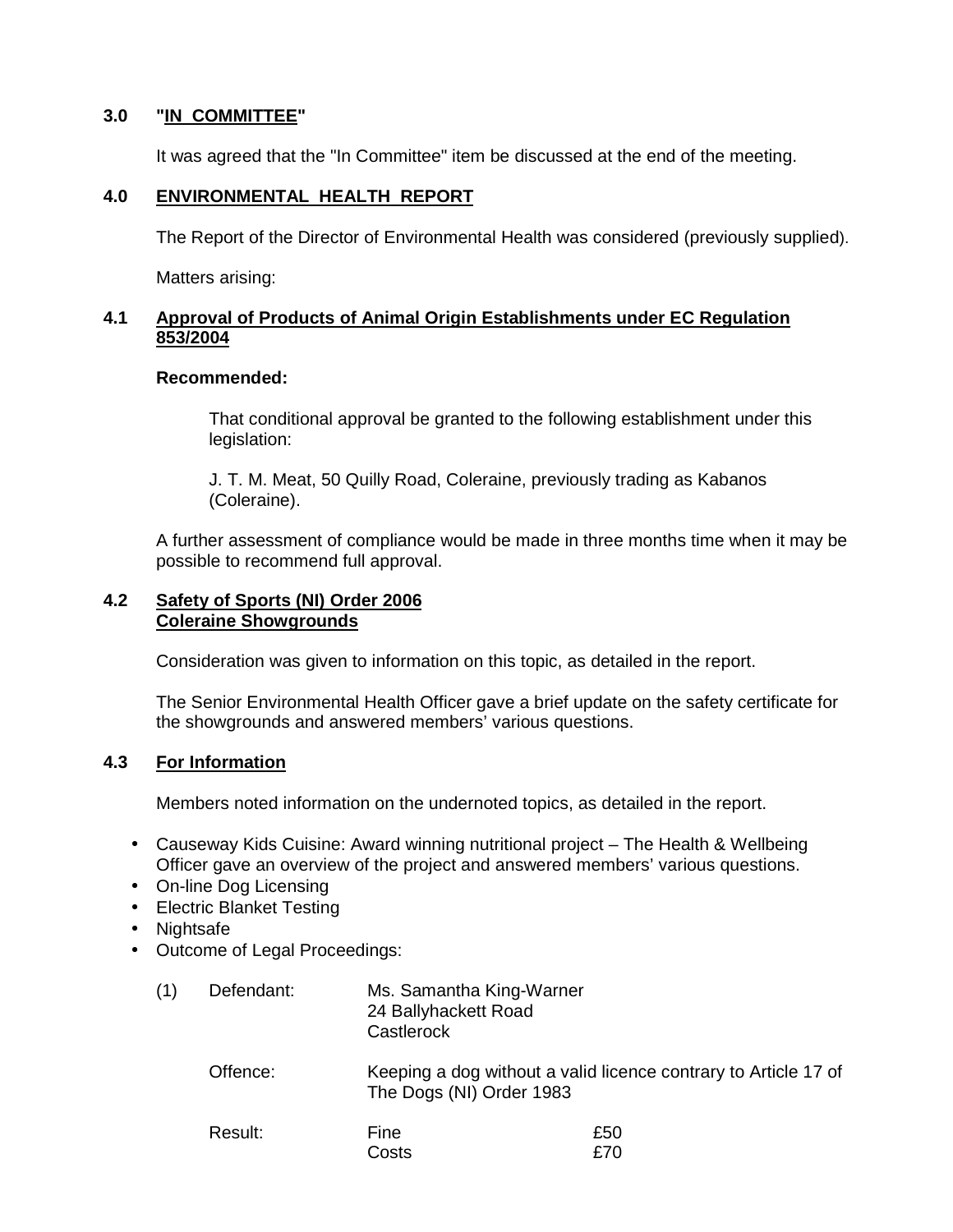|     |            | <b>Court Costs</b><br>Total                             | <u>£16</u><br>£136                                            |
|-----|------------|---------------------------------------------------------|---------------------------------------------------------------|
| (2) | Defendant: | Ms. Caroline Brundish<br>9 Ferryquay Place<br>Coleraine |                                                               |
|     | Offence:   | 17 of The Dogs (NI) Order 1983                          | Keeping 2 no. dogs without valid licences contrary to Article |
|     | Result:    | Fine<br>Costs<br><b>Court Costs</b><br>Total            | £50 $\times$ 2<br>£70<br>£16 x 2<br>£202                      |

#### **5.0 TECHNICAL SERVICES REPORT**

The Report of the Director of Technical Services was considered (previously supplied).

Matters arising:

#### **5.1 Anti-Litter Campaign Proposals for Northern Ireland's Councils**

Consideration was given to information on this Campaign, as detailed in the report.

A discussion ensued and the Senior Technical Officer answered members' various questions and noted comments. Members felt that further investigation was needed before a decision on the Campaign could be made.

#### **Recommended:**

That this topic be deferred until the next full Council meeting in order to obtain more information and that officers consult with Eamon Molloy, member of the Strategic Waste Board.

#### **5.2 Entertainment Licence**

#### **5.2.1 Manor Golf Complex, 69 Bridge Street, Kilrea**

An application for transfer of an Entertainment Licence had been received from Mr. M. McIntyre, c/o Manor Golf Complex.

Days and times on which it is intended to provide such entertainment:

| Monday/Tuesday $-$ Saturday/Sunday: 11.30 a.m. $-$ 1.00 a.m. |                         |
|--------------------------------------------------------------|-------------------------|
| Sunday:                                                      | 12.30 p.m. $-$ midnight |

#### **Recommended:**

 That a transfer of licence be granted subject to no representations being received within the statutory period and subject to the following special conditions: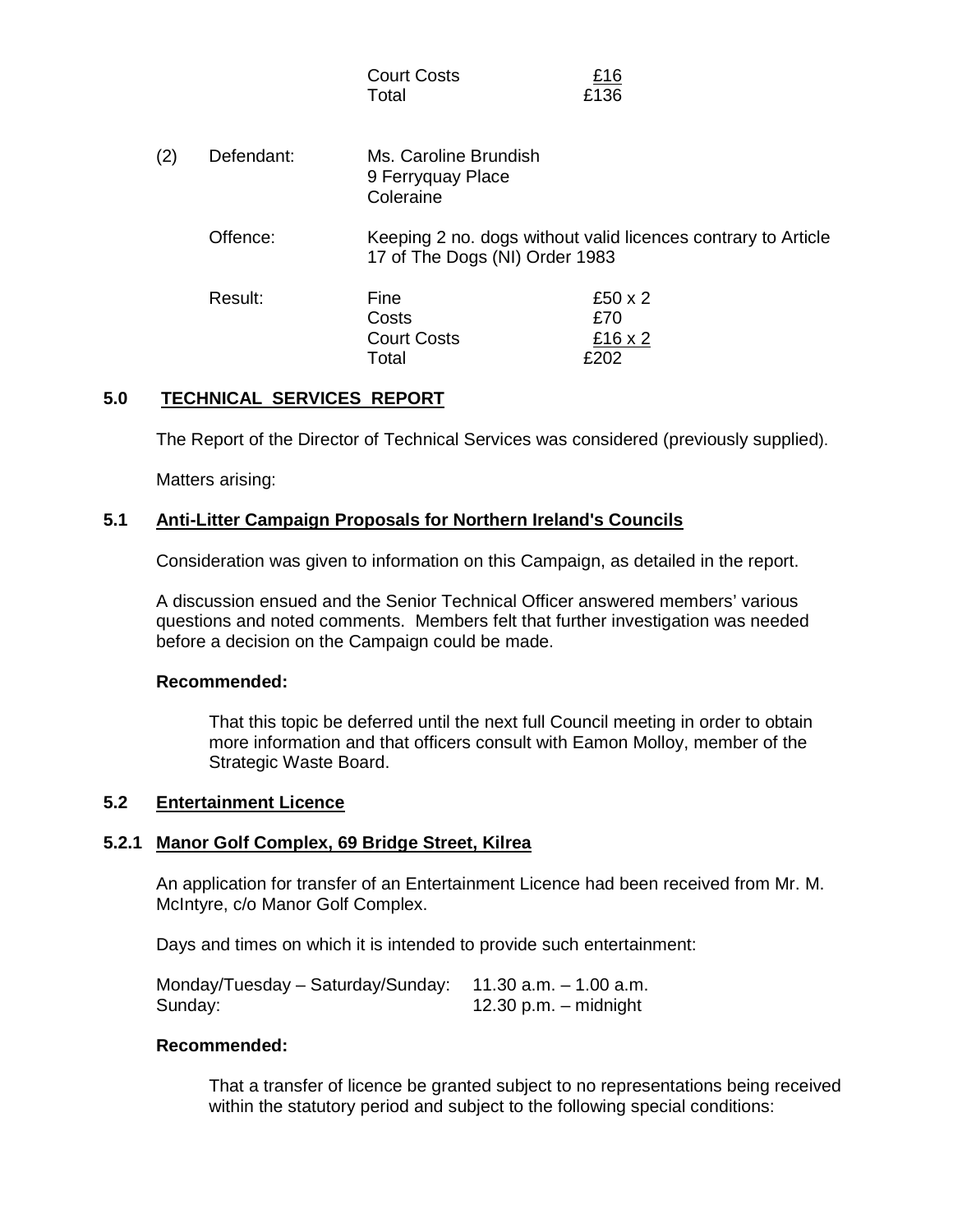- All requirements as contained within Night Safe Coleraine Code of Best Practice 2008.
- All door supervisors employed must be licensed with a scheme recognised by Coleraine Borough Council.

## **5.3 Building Control**

# **5.3.1 Plans for Rejection under Building Regulations**

#### **Recommended:**

 That twenty-three applications, as detailed in the report, be rejected under Schedule 2 of the Building Regulations (NI) 2000 due to insufficient information submitted.

 Members noted that applicants had until the next Council meeting to submit additional information; otherwise the applications would be rejected.

#### **5.3.2 Consultation on Proposals for The Building Regulations (Northern Ireland) 2011: Phase 1**

Consideration was given to information on this Consultation, as detailed in the report.

#### **Recommended:**

That Council respond to the consultation direct to the Department. Committee would be advised when further stages of the consultation process had commenced.

# **6.0 LEISURE SERVICES REPORT**

 The Report of the Interim Director of Leisure Services was considered (previously supplied).

Matters arising:

#### **6.1 For Information**

Members noted information on the undernoted topics, as detailed in the report.

- Britain in Bloom Awards 2010
- Events
	- Volcom Stone Cloverfish Junior Surf Competition
	- Home Team International and Individual British National Surf Kayak Championships, Portrush, 23<sup>rd</sup>-31<sup>st</sup> October, 2010
- Halloween
- Christmas Switch on Dates
- Museums
	- Market Yard Funding
	- British Museum Visit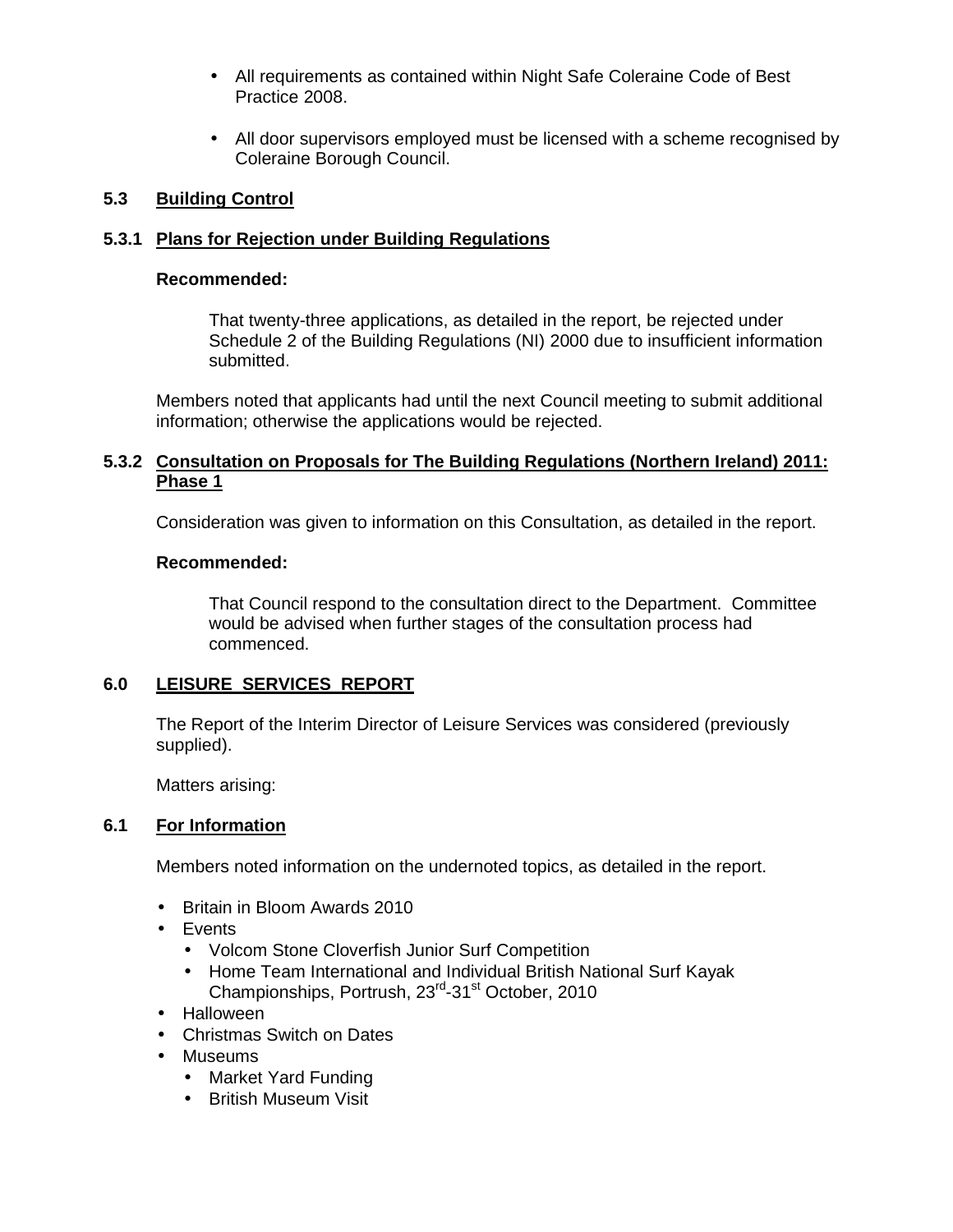# **7.0 CONSULTATION ON PRIVATE SECTOR IMPROVEMENT SERVICE - NIHE**

The Director of Environmental Health advised that the Northern Ireland Housing Executive had carried out a review of its Private Sector Improvement Service offices and staff and had proposed to make various efficiency savings. The number of office outlets would be reduced and the technical and administration staff within the Grants offices would also be reduced. The HMO offices in Belfast and Coleraine would continue to operate but with reduced staff.

A member suggested that the Belfast HMO office could move to Coleraine and the Coleraine office be retained and expanded.

The Director of Environmental Health noted comments.

#### **8.0 CONSULTATION – PRIVATE MEMBER'S BILL – CYCLE HELMETS**

The Director of Environmental Health advised members of a proposed Private Member's Bill by Pat Ramsey MLA which would make the wearing of cycle helmets compulsory for all cyclists. The Bill would propose that helmets would be mandatory for all cyclists and adults would be legally responsible for ensuring that children in their care wore helmets.

Members had concerns regarding the policing of the Bill.

The Director of Environmental Health noted comments.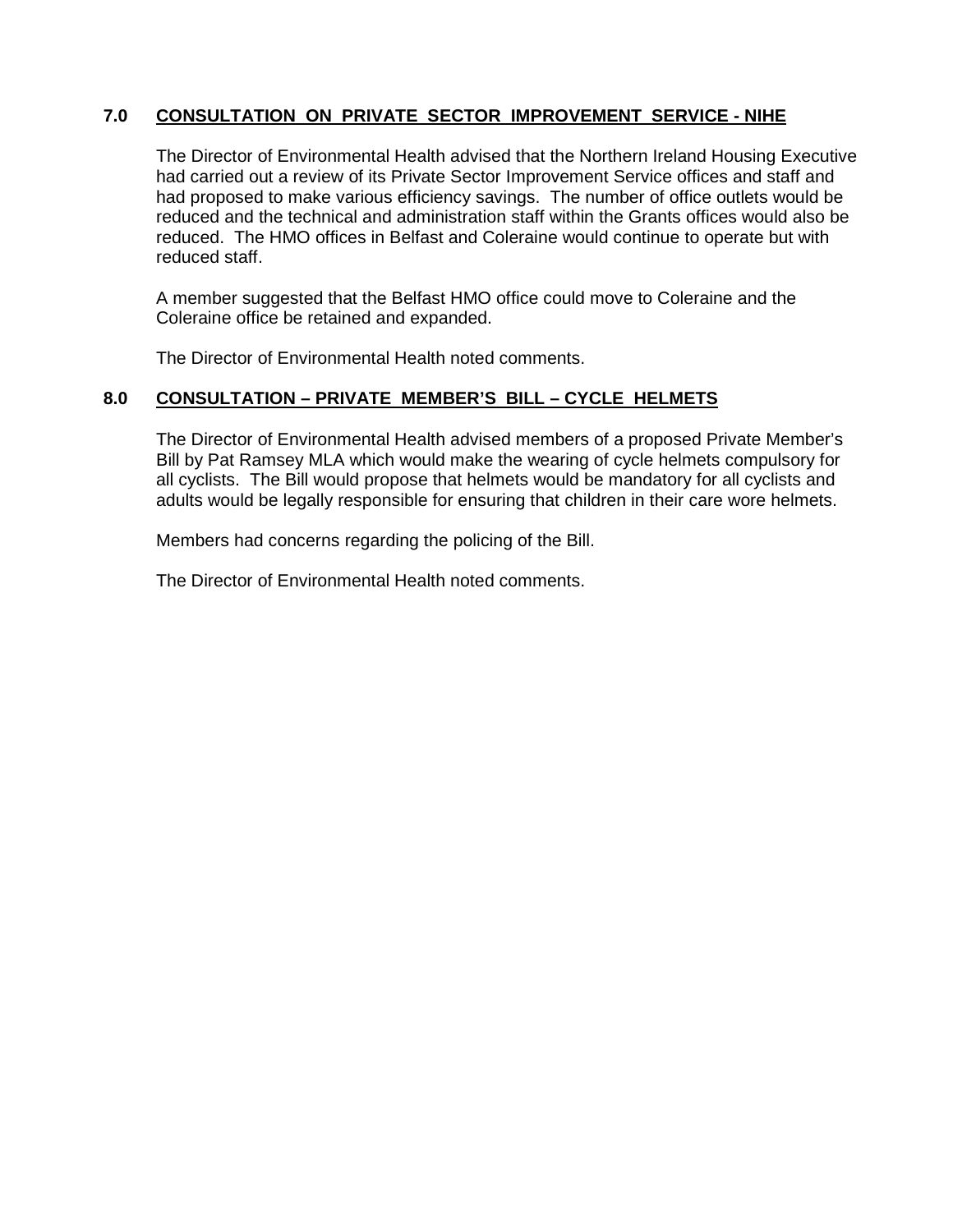# **PLANNING COMMITTEE**

# **12 October 2010.**

| <b>Present:</b>                      | Alderman W. J. McClure in the Chair                                                                                                                                                                  |                                                                                                                         |
|--------------------------------------|------------------------------------------------------------------------------------------------------------------------------------------------------------------------------------------------------|-------------------------------------------------------------------------------------------------------------------------|
|                                      | The Mayor, Councillor N. F. Hillis                                                                                                                                                                   |                                                                                                                         |
|                                      | The Deputy Mayor, Councillor A. S. Cole                                                                                                                                                              |                                                                                                                         |
|                                      | <b>Aldermen</b>                                                                                                                                                                                      |                                                                                                                         |
|                                      | W. T. Creelman<br>M. T. Hickey (Mrs.)                                                                                                                                                                |                                                                                                                         |
|                                      | <b>Councillors</b>                                                                                                                                                                                   |                                                                                                                         |
|                                      | C. S. Alexander (Ms.)<br>D. D. Barbour<br>J. M. Bradley<br>(Items $2.5 - 6.0$ )<br>O. M. Church (Mrs.)<br>E. P. Fielding (Mrs.)                                                                      | <b>B.</b> Fitzpatrick<br>(Items $1.0 - 2.27$ )<br>S. Gilkinson<br>W. A. King<br>R. A. Loftus (Mrs.)<br>G. L. McLaughlin |
| <u>Also in</u><br><b>Attendance:</b> | Representatives from the Planning Service -<br>Mr. P. Duffy and Mr. G. McClelland                                                                                                                    |                                                                                                                         |
| Officers in<br>Attendance:           | Principal Administrative Officer, Principal Environmental<br><b>Health Officer and Administrative Assistant</b><br>Aldermen Mrs. Black and McClarty, Councillors Leonard,<br>McPherson and McQuillan |                                                                                                                         |
| <b>Apologies:</b>                    |                                                                                                                                                                                                      |                                                                                                                         |

# **1.0 WELCOME**

 The Chairman welcomed everyone to the Meeting including visitors in the public gallery.

## **2.0 PLANNING APPLICATIONS**

A list of forty applications was presented for consideration (previously supplied).

#### **Applications Deferred from Previous Meeting**

- 2.1 Application No. 1 C/2007/0474/F Proposed Farm Manager's dwelling 100m north of 28 Gateside Road, Coleraine for Aiken Farms
- 2.2 Application No. 2 C/2007/0530/O Proposed infill site for dwelling and

The opinion of the Planning Service was to refuse.

It was agreed that the application be deferred for one month to facilitate the submission of further information.

The opinion of the Planning Service was to refuse.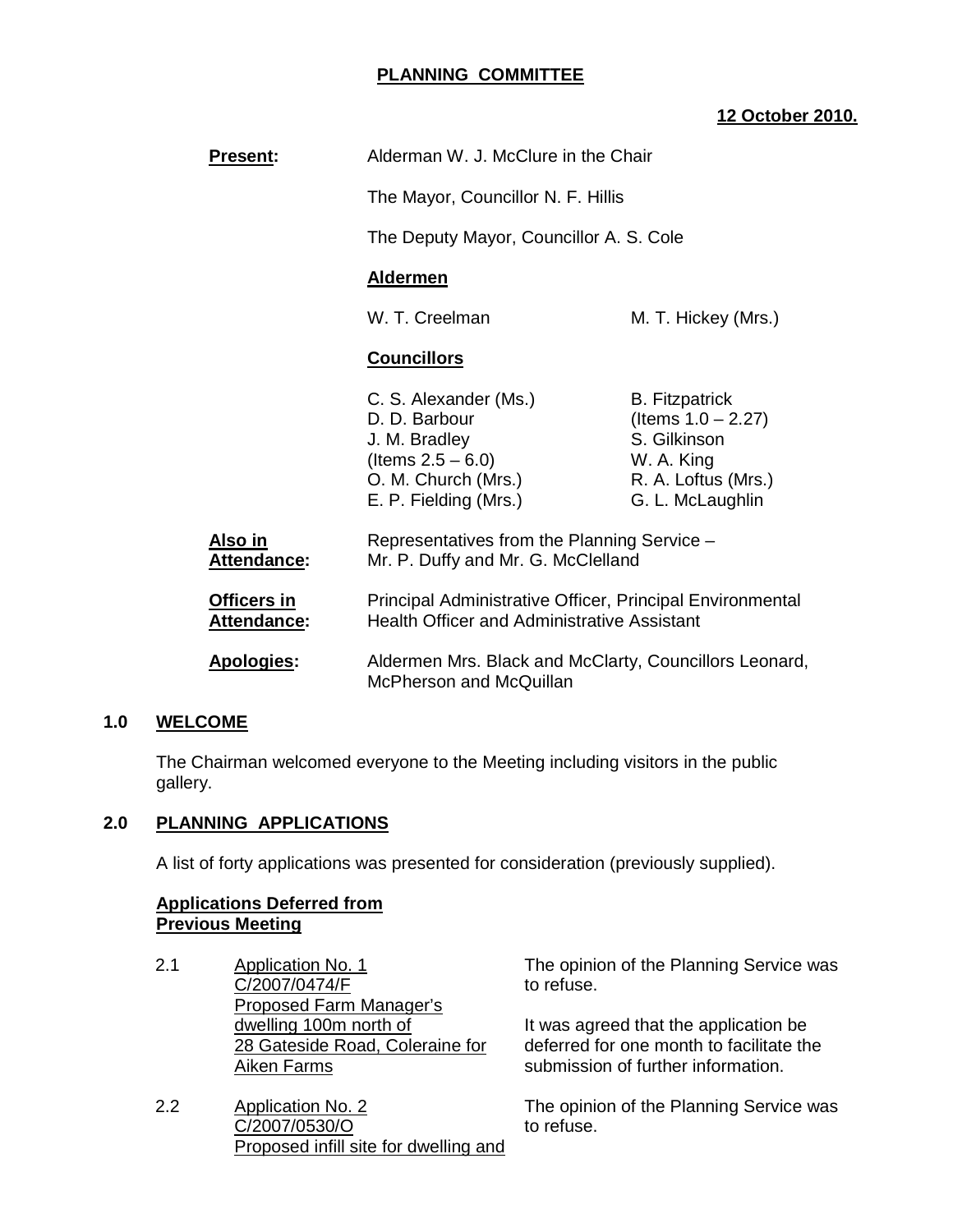| garage adjacent to 15 Tirkeeran<br>Road, Garvagh for Mr. D. Heaney | It was<br>Loftus<br><b>Hicke</b> |
|--------------------------------------------------------------------|----------------------------------|
|                                                                    |                                  |
|                                                                    |                                  |
|                                                                    |                                  |

- 2.3 Application No. 3 C/2007/0959/O Proposed site for dwelling and garage 36m south east of 97 Boleran Road, Ringsend, Garvagh for Mr. D. Mullan
- 2.4 Application No. 4 C/2008/0406/F Retention of existing dwelling (log cabin) single storey and associated hardstanding 40m north east of 10 and 12 Movanagher Road, Kilrea for Ms. Quigg
- 2.5 Application No. 5 C/2008/0619/F Proposed 2 no. holiday chalets/fishing lodges – timber cabin style – NITB promotion 1 of/retrospective permission sought (farm diversification) at 63 Ballygawley Road, Garvagh for Mr. D. Kane
- 2.6 Application No. 6 C/2008/0625/F Retrospective planning application for road side lay-by approximately 35m in width and 10m in depth and weighbridge to the south of 56 Ballinteer Road, Macosquin for J. Christie
- 2.7 Application No. 7 C/2009/0033/F Retention of agricultural access and laneway to prevent large agricultural vehicles parking, turning on the narrow public road 240m east of 3 Boveedy Road,

proposed by Councillor Mrs. s, seconded by Alderman Mrs. y and agreed:

> That the application be deferred for one month to facilitate an office meeting on the grounds that all material planning considerations had not been assessed.

The opinion of the Planning Service was to refuse.

It was agreed that the application be refused.

The opinion of the Planning Service was to refuse.

Following discussion eleven members voted against the refusal.

The opinion of the Planning Service was to refuse.

It was proposed by Councillor Gilkinson, seconded by Councillor Mrs. Church and agreed:

> That Council support an approval.

The opinion of the Planning Service was to refuse.

It was agreed that the application be deferred for one month to facilitate the submission of further information.

The opinion of the Planning Service was to refuse.

It was proposed by Councillor Gilkinson, seconded by Councillor Mrs. Church and agreed: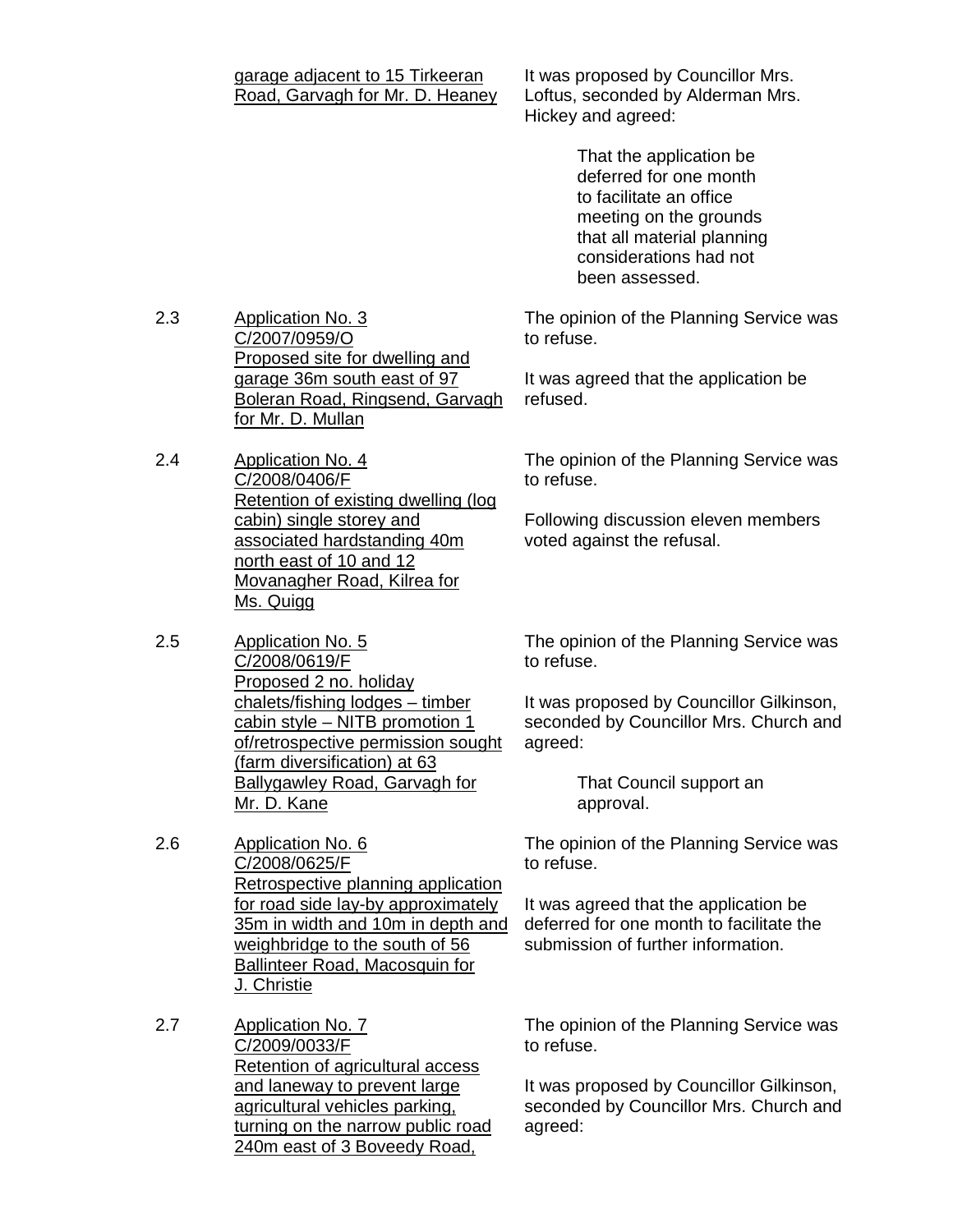Kilrea for Mr. and Mrs. R. **McKinney** 

 That the application be deferred for one month to facilitate an office meeting on the grounds that all material planning considerations had not been assessed.

2.8 Application No. 8 C/2009/0071/F Erection of farm dwelling and detached garage 60m north of 29 Altikeeragh Road, Castlerock for Mr. P. Black

2.9 Application No. 9 C/2009/0215/F Erection of 2 no. hot food outlets, 3 no. retail units and associated car parking (amendment to previous planning approval Ref: C/2005/1221/F) adjacent to 24 Atlantic Court, Atlantic Road, Coleraine for Mr. Sweeney

2.10 Application No. 10 C/2009/0291/F Replacement of existing garage for dwelling adjacent to 11 Drumcroone Road, Garvagh for Mr. E. Holmes

The opinion of the Planning Service was to approve.

It was agreed that the application be approved.

The opinion of the Planning Service was to approve.

It was agreed that the application be approved.

The opinion of the Planning Service was to refuse.

It was proposed by Councillor Bradley, seconded by Councillor Mrs. Church and agreed:

> That the application be deferred for one month to facilitate the submission of further information.

The opinion of the Planning Service was to approve.

It was agreed that the application be approved.

2.11 Application No. 11 C/2009/0321/F Proposed new equestrian centre under Planning Policy Statement 8 (PPS 8) open space, sport and outdoor recreation 400m north west of 40 Ballyrogan Road, Ringsend, Coleaine for Mr. M. O'Kane

2.12 Application No. 12 C/2009/0579/F Proposed two storey dwelling on a farm 140m north of 52 Ballyversal Road, Coleraine for Mrs. C. Mullan The opinion of the Planning Service was to approve.

It was agreed that the application be approved.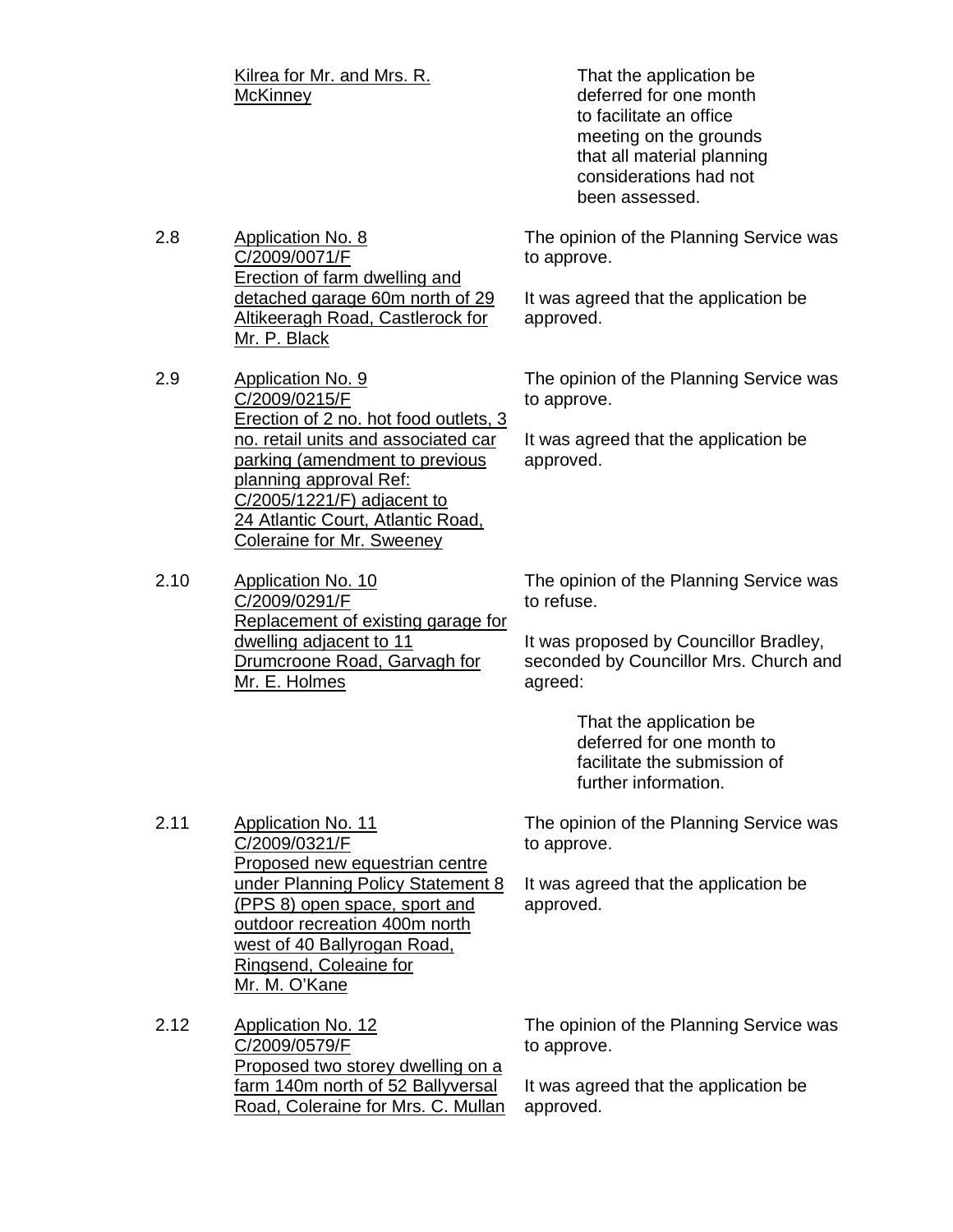- 2.13 Application No. 13 C/2009/0696/F Proposed replacement dwelling with attached garage at 42 Drumsaragh Road, Kilrea for Mr. and Mrs. B. McCloskey
- 2.14 Application No. 14 C/2009/0729/F Retention of extension to existing approved car breakers yard (C/2005/0019/F), proposed car storage area, erection of a parts store and relocation of approved ELV storage area in association with existing business at 58 Belraugh Road, Ringsend, Garvagh for Mr. Higgins
- 2.15 Application No. 15 C/2009/0736/F Proposed extension to dwelling (raising roof of dwelling from single to two storey) at 5 Millford Avenue, Portstewart for Mr. and Mrs. S. Wilson
- 2.16 Application No. 16 C/2009/0773/F Proposed demolition of existing guest house to provide 4 no. two bed apartments and 2 no. one bed apartments at 50 Eglinton Street, Portrush for Halliday Homes Ltd.
- 2.17 Application No. 17 C/2009/0795/O Two storey replacement dwelling to replace 83 Carthall Road on to site between 83 and 85 Carthall Road, Coleraine for Mrs. M. Brownlow
- 2.18 Application No. 18 C/2010/0134/F Removal of condition 3 from planning approval C/2009/0599/O adjacent of 19 Carthall Road, Garvagh (access via Tirkeeran Road) for Mr. D. Boylan
- 2.19 Application No. 19 C/2010/0163/F Proposed re-orientation of

The opinion of the Planning Service was to approve.

It was agreed that the application be approved.

The opinion of the Planning Service was to refuse.

It was agreed that the application be held for two weeks to facilitate the submission of further information.

The opinion of the Planning Service was to approve.

It was agreed that the application be approved.

The opinion of the Planning Service was to approve.

It was agreed that the application be approved.

The opinion of the Planning Service was to approve.

It was agreed that the application be approved.

The opinion of the Planning Service was to approve.

It was agreed that the application be approved.

The opinion of the Planning Service was to refuse.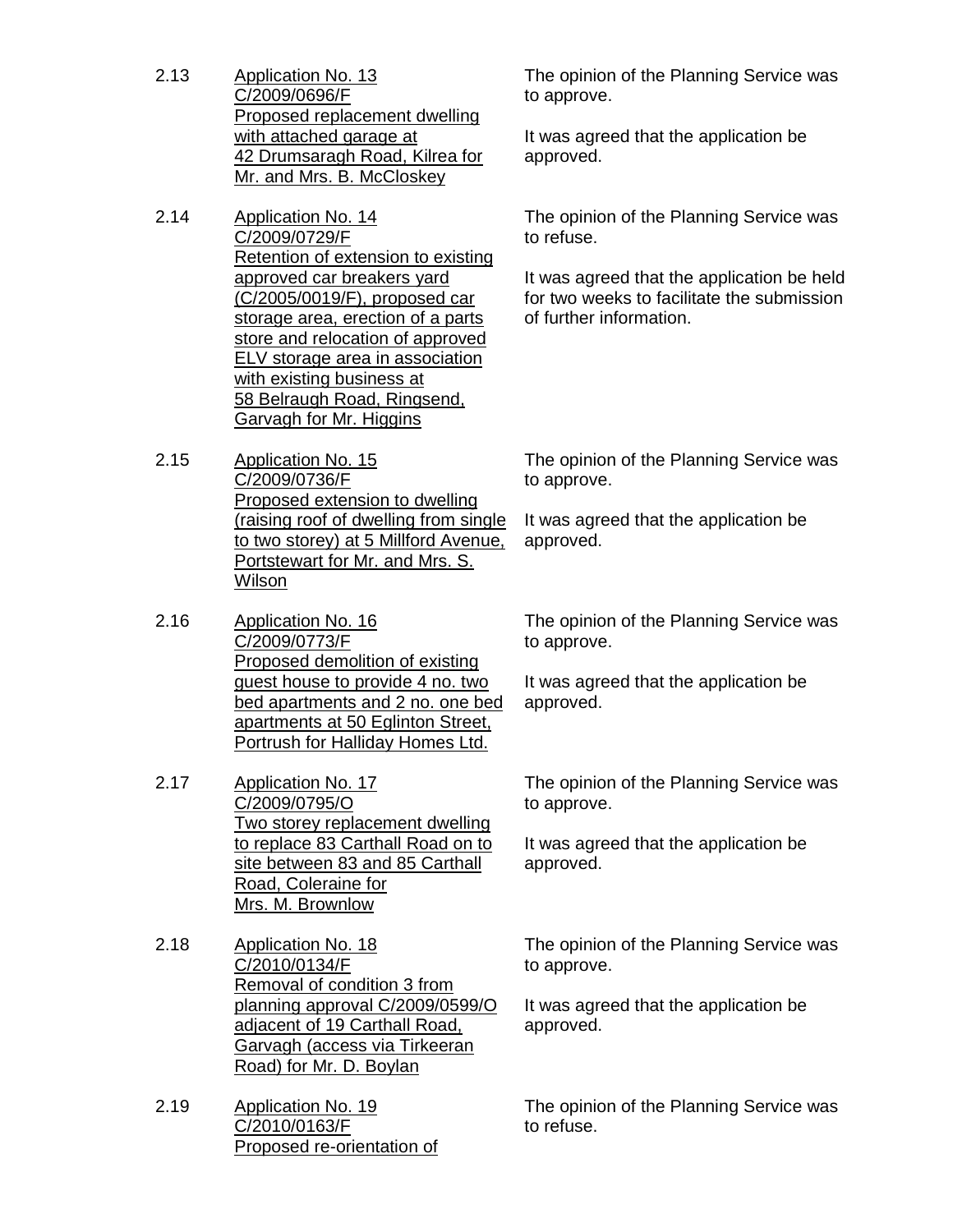previously approved dwelling (C/2008/0503/RM) and new access drive on to existing lane adjacent to 51 Boleran Road, Garvagh for Mr. M. McKay

2.20 Application No. 20 C/2010/0190/A New sign at junction of Bayhead Road and Dunluce Road for Mr. T. Kane, The Bayview Hotel, Bayhead Road, Portballintrae

2.21 Application No. 21 C/2010/0197/F Proposed infill dwelling and garage 29m south west of 33 Moneybrannon Road, Aghadowey for Mr. M. Benson

#### **New Applications**

2.23 Application No. 4

C/2009/0550/F

2.22 Application No. 3 C/2009/0207/O Re-alignment of Boleran Park road and construction of new Parish Hall and extra car parking provision adjacent to 78 Boleran Road, Ringsend for Father Brady

It was proposed by Councillor Gilkinson, seconded by Councillor Mrs. Loftus and agreed:

> That the application be deferred for two weeks to facilitate applicant's request for a meeting with the Minister of the Environment.

The opinion of the Planning Service was to approve.

It was agreed that the application be approved.

The opinion of the Planning Service was to approve.

It was agreed that the application be approved.

The opinion of the Planning Service was to refuse.

It was proposed by Councillor Mrs. Loftus, seconded by Alderman Mrs. Hickey and agreed:

> That the application be deferred for one month to facilitate an office meeting on the grounds that all material planning considerations had not been assessed.

Garage conversion to tourist living The opinion of the Planning Service was to refuse.

The application had now been withdrawn.

2.24 Application No. 10 C/2010/0315/O Proposed development consisting of 8 detached dwellings, open space and associated site works (amended plans) at 15 Ballycairn Road, Coleraine for Corramore

accommodation at 9 Coolderry Lane, Coleraine for Mr. R. Gordon

> The opinion of the Planning Service was to approve.

Consideration was given to letter of objection dated 19 August 2010 from Mr. C. A. Miller who was in attendance to address Committee regarding the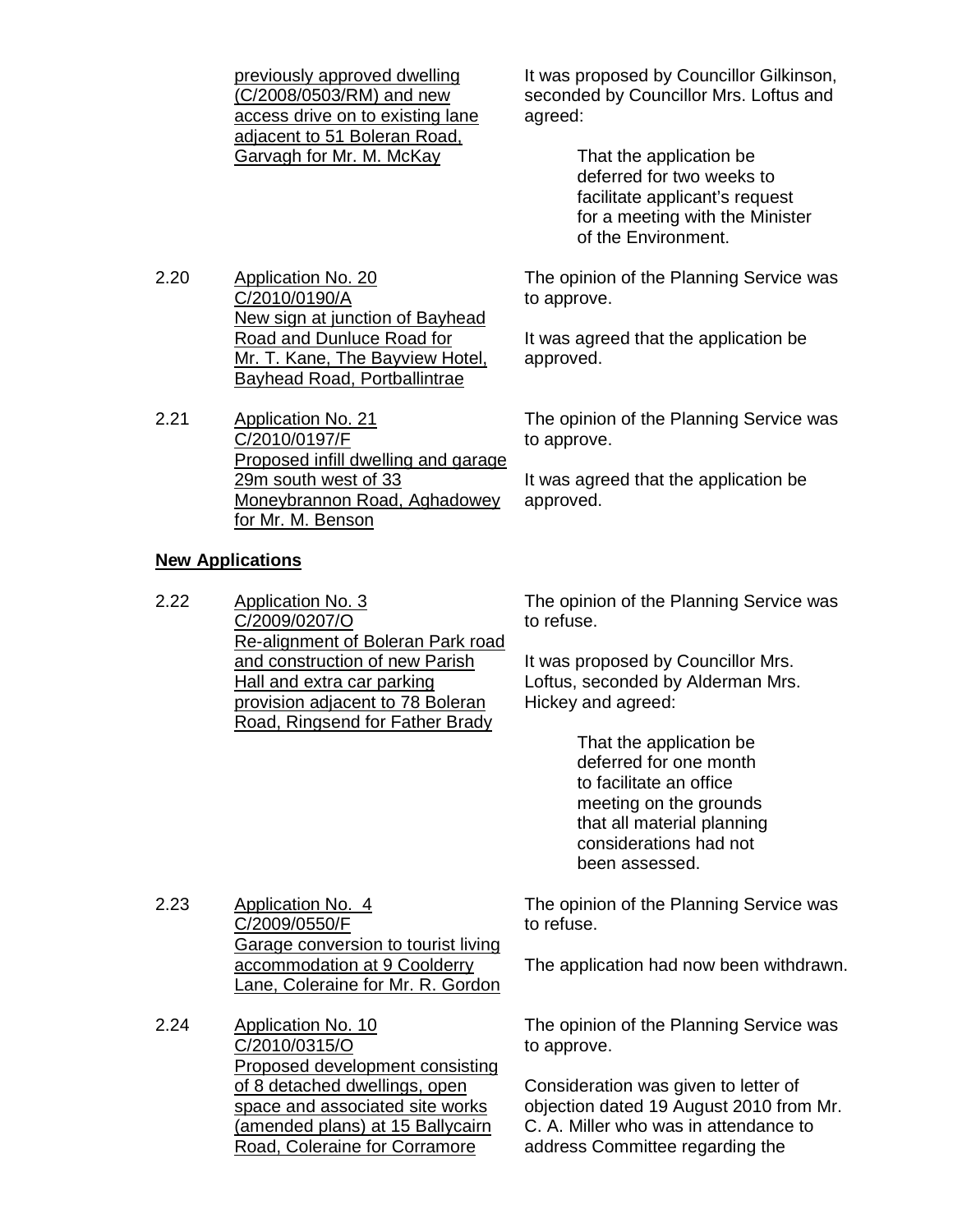Construction Ltd. example 20 proposed increased density for the site.

Mr. J. Hughes, Architect, addressed Committee and outlined the proposed application.

Following discussion it was proposed by Councillor Bradley, seconded by Councillor Fitzpatrick and agreed:

> That the application be deferred for one month to facilitate an office meeting on the grounds that all material planning considerations had not been assessed.

It was further proposed by Councillor Ms. Alexander, seconded by Councillor Barbour and agreed:

> That Council refer the application to the Minister and that Council's Planning Consultants prepare a submission for the office meeting.

The opinion of the Planning Service was to refuse.

It was proposed by Councillor Mrs. Loftus, seconded by Alderman Mrs. Hickey and agreed:

> That the application be deferred for one month to facilitate an office meeting on the grounds that all material planning considerations had not been assessed.

2.26 Application No. 14 C/2010/0414/F Demolition of existing one and a half storey detached dwelling and garage with construction of 2 no. one and a half storey semidetached dwellings (1 no. replacement and 1 no. proposed) with associated car parking, extensive private amenity and

Application No. 12 C/2010/0398/O

Mr. J. O'Kane

Replacement of old dwelling with a bungalow 80 south of 125 Carhill Road, Swatragh, Maghera for

2.25

The opinion of the Planning Service was to refuse.

It was proposed by Councillor King, seconded by Councillor Mrs. Loftus and agreed:

> That the application be deferred for one month to facilitate an office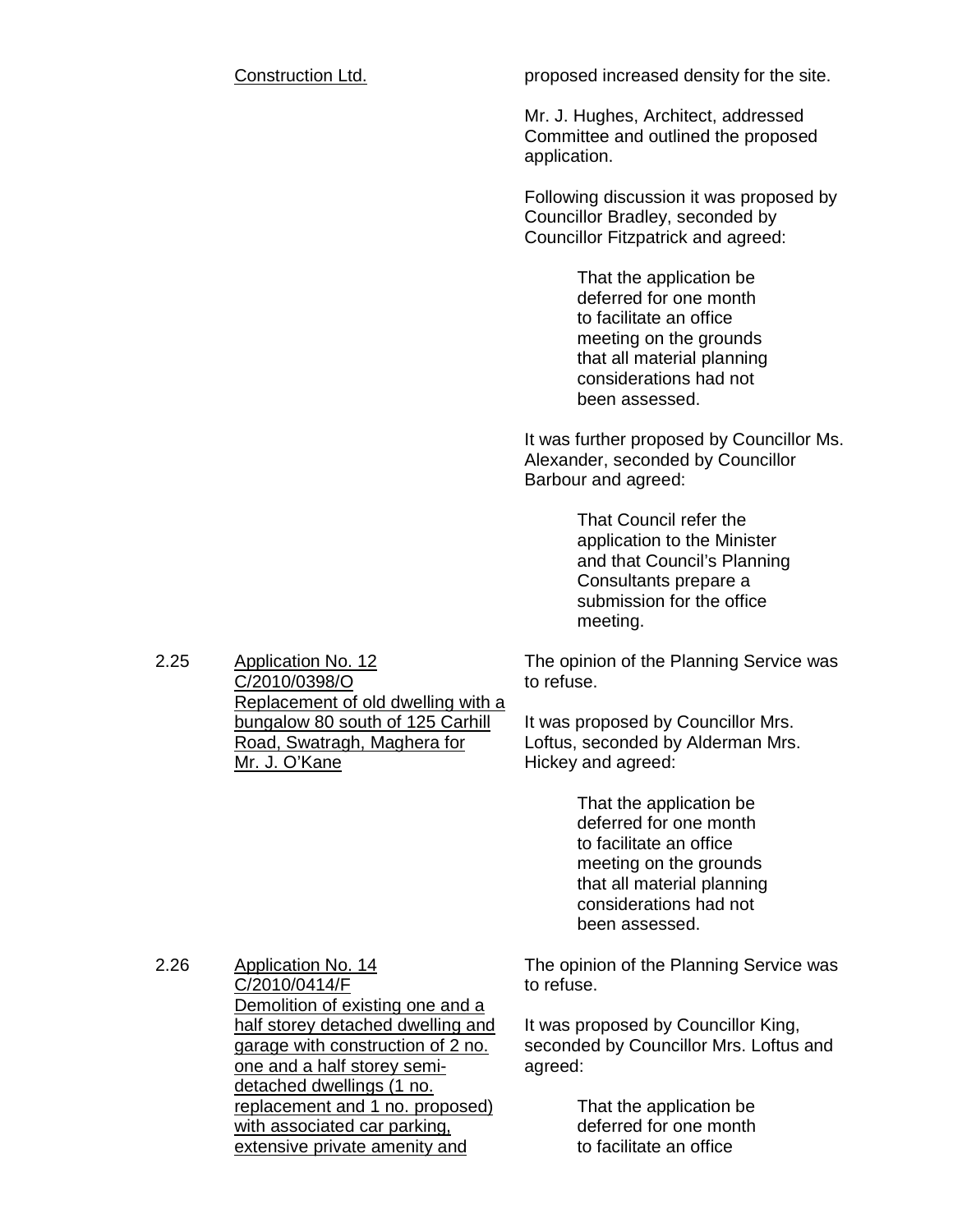proposed landscaping at 10 O'Hara Drive, Portstewart for Mr. P. Hobson

2.27 Application No. 15 C/2010/0428/O Site for dwelling and garage adjacent to 10 Liscall Road, Garvagh for Mr. E. Doherty

 meeting on the grounds that all material planning considerations had not been assessed.

The opinion of the Planning Service was to refuse.

It was proposed by Councillor Mrs. Loftus, seconded by Alderman Mrs. Hickey and agreed:

> That the application be deferred for one month to facilitate an office meeting on the grounds that all material planning considerations had not been assessed.

The opinion of the Planning Service was to refuse.

It was proposed by the Deputy Mayor and seconded by Councillor Gilkinson:

> That the application be deferred for one month to facilitate an office meeting on the grounds that all material planning considerations had not been assessed.

As an amendment it was proposed by Councillor Ms. Alexander and seconded by Councillor Bradley:

> That Council support the refusal.

On being put to the Meeting the amendment was lost, five members voting in favour and seven members voting against.

The opinion of the Planning Service was to refuse.

It was proposed by Councillor Gilkinson, seconded by Alderman Creelman and agreed:

2.28 Application No. 16 C/2010/0437/F Proposed alteration to approved layout C/2007/1019/F to enable alterations to 3 no. apartments for residential purposes (retrospective application) at 88 Causeway Street, Portrush for Mr. P. Gordon

2.29 Application No. 17 C/2010/0454/O New dwelling to replace old derelict dwelling on site adjacent to 73 Cullyrammer Road, Garvagh for Mrs. S. Putnam

That the application be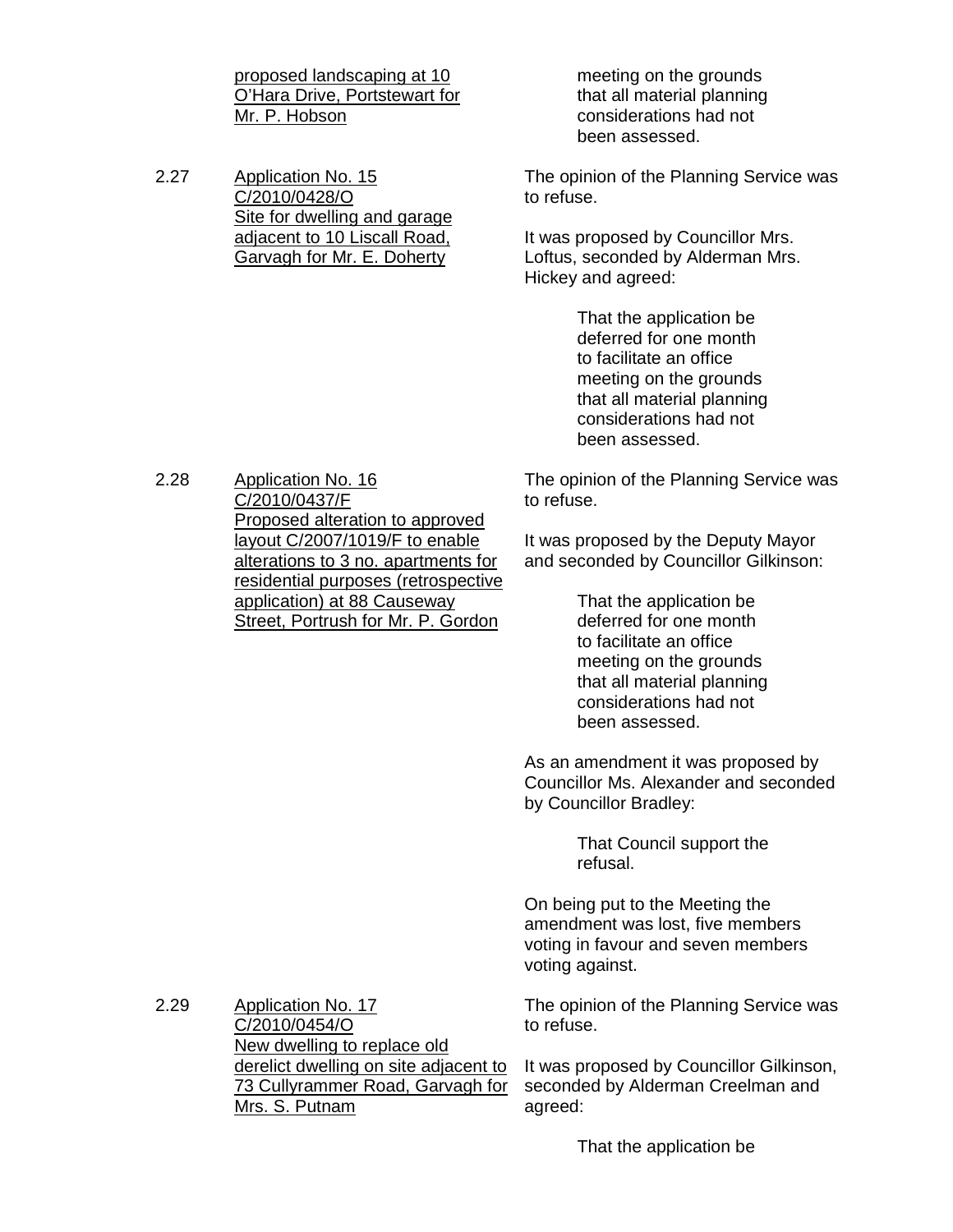deferred for one month to facilitate an office meeting on the grounds that all material planning considerations had not been assessed.

2.30 Application No. 19 C/2010/0468/F Proposed variation of condition No. 5 of outline planning approval Ref. C/2008/0515/O for increase in ridge height of approved dwelling from 6.5m to 8m at 100 Ballyreagh Road, Portstewart for Mr. R. **Mitchell** 

The opinion of the Planning Service was to refuse.

It was proposed by Councillor Gilkinson, seconded by the Deputy Mayor and agreed:

> That the application be deferred for one month to facilitate an office meeting on the grounds that all material planning considerations had not been assessed.

# **3.0 OFFICE MEETINGS**

It was noted that the office meetings would be held on Friday 12 November, 2010.

## **4.0 PLANNING APPLICATION C/2008/0163/F - PROPOSED WIND FARM - LISNAMUCK ROAD, BLACKHILL, COLERAINE**

 Consideration was given to letter dated 1 October 2010 from Planning Service Headquarters advising Council that the above application had been withdrawn (previously supplied).

#### **5.0 PLANNING APPEALS COMMISSION ENFORCEMENT APPEAL - KIDDIELAND, PORTRUSH**

 Reported that the above appeal would he held on 15 December 2010 at 10.30 am at the University of Ulster – Room H215. It was noted that Council's Planning Consultants would be in attendance.

#### **6.0 PLANNING APPEALS COMMISSION ENFORCEMENT APPEAL - 6 CRAIG VARA TERRACE, PORTRUSH**

Reported that the appeal in respect of this Enforcement Notice had been withdrawn.

 Following a member's query the Principal Administrative Officer would ascertain if enforcement action on this application would continue.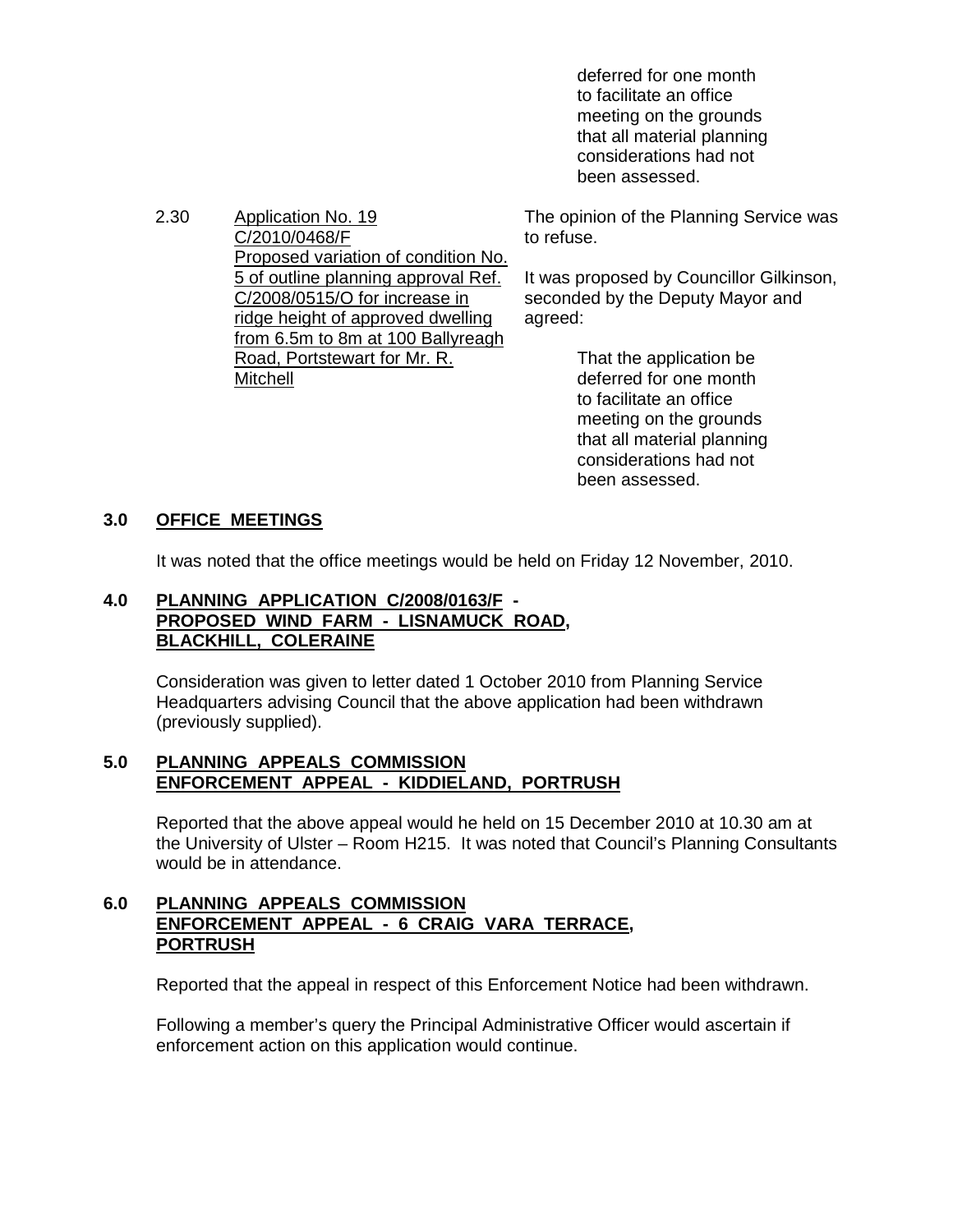# **POLICY AND DEVELOPMENT COMMITTEE**

**19th October, 2010.** 

| <b>Present:</b>                   | Councillor R. A. McPherson, in the Chair<br>The Mayor, Councillor N. F. Hillis<br>The Deputy Mayor, Councillor A. S. Cole<br><b>Aldermen</b>                                                                                             |                                                                                                                                                                          |
|-----------------------------------|------------------------------------------------------------------------------------------------------------------------------------------------------------------------------------------------------------------------------------------|--------------------------------------------------------------------------------------------------------------------------------------------------------------------------|
|                                   |                                                                                                                                                                                                                                          |                                                                                                                                                                          |
|                                   |                                                                                                                                                                                                                                          |                                                                                                                                                                          |
|                                   |                                                                                                                                                                                                                                          |                                                                                                                                                                          |
|                                   | E. T. Black (Mrs.)<br>W. T. Creelman<br>(Items $1.2 - 5.2.2$ )                                                                                                                                                                           | M. T. Hickey (Mrs.)<br>D. McClarty<br>W. J. McClure                                                                                                                      |
|                                   | <b>Councillors</b>                                                                                                                                                                                                                       |                                                                                                                                                                          |
|                                   | C. S. Alexander (Ms.)<br>D. D. Barbour<br>J. M. Bradley<br>(Items $3.1 - 5.2.2$ )<br>O. M. Church (Mrs.)<br>T. J. Deans<br>(Items $5.1 - 5.2.2$ )<br>E. P. Fielding (Mrs.)<br>(Items $1.2 - 5.2.2$ )                                     | <b>B.</b> Fitzpatrick<br>S. Gilkinson<br>D. Harding<br>W. A. King<br><b>B.</b> Leonard<br>R. A. Loftus (Mrs.)<br>G. L. McLaughlin<br>A. McQuillan<br>(Items 5.1 - 5.2.2) |
| Officers in<br><b>Attendance:</b> | Town Clerk and Chief Executive, Head of Development<br>Services, Head of Performance, Policy and Governance,<br>Portrush Regeneration Manager, Principal Administrative<br>Officer, Administrative Assistant and Receptionist / Clerical |                                                                                                                                                                          |

#### **1.0 DEVELOPMENT SERVICES' REPORT**

The Report of the Head of Development Services was considered (previously supplied).

Matters arising:

#### **1.1 Programme for Cohesion, Sharing & Integration: Consultation Response**

Consideration was given to information on this Programme along with Council's response to the Consultation (previously supplied).

#### **Recommended:**

That Council endorses the response.

Assistant

#### **1.2 Coleraine Borough Business Awards**

Consideration was given to a request for sponsorship for the Borough Business Awards Competition for 2011, organised by Coleraine Borough Chamber of Commerce and Industry.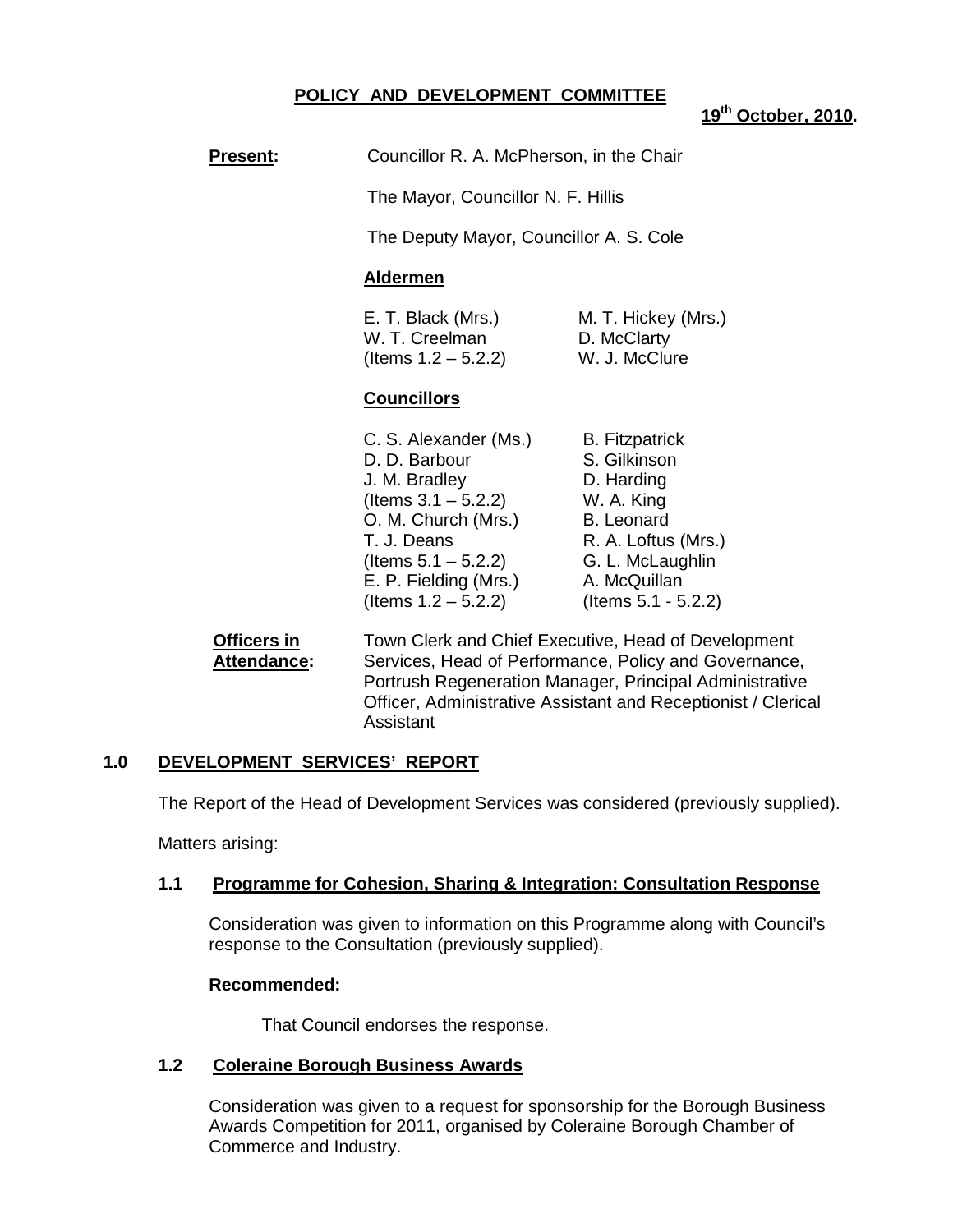# **Recommended:**

That Council supports the 'Commitment to the Borough' Award for 2011 at a cost of £1,200.

## **1.3 For Information**

Members noted information on the following topics, as contained in the report:

- **Public Art at East Strand.**
- **Invest Northern Ireland.**
- Regeneration Plans Diary Date 11<sup>th</sup> November, 2010.

# **2.0 CORPORATE SERVICES' REPORT**

The Report of the Director of Corporate Services was considered (previously supplied).

Matters arising:

## **2.1 For Information**

Members noted information on the undernoted topics, as contained in the report:

- Rates Estimates 2011/12**.**
- Draft Minutes of Audit Committee September 2010**.**
- **Accounts for September 2010.**

#### **3.0 ADMINISTRATIVE SERVICES**

#### **3.1 Administrative Services' Report**

3.1.1 Remembrance Day Representation

It was noted that the main Council ceremony for Remembrance Day would be in Portrush on Sunday, 14<sup>th</sup> November, 2010 and would be attended by The Mayor.

 On a request for nominees to represent Council at ceremonies outside Portrush, the following nominations were agreed:

| $\overline{\phantom{a}}$ | The Deputy Mayor.       |
|--------------------------|-------------------------|
| $\sim$                   | Councillor Gilkinson.   |
|                          | Councillor Mrs. Loftus. |
|                          | Councillor McQuillan.   |
| $\sim$                   | Councillor Harding.     |
|                          | Councillor King.        |
|                          |                         |

# **4.0 REVIEW OF PUBLIC ADMINISTRATION**

# **4.1 Letter dated 13th October, 2010 from Minister Poots**

 Read letter from Minister Poots in relation to the cessation of funding for the work of Transition Committees and other associated central structures including the SLB and Policy Development Panels.